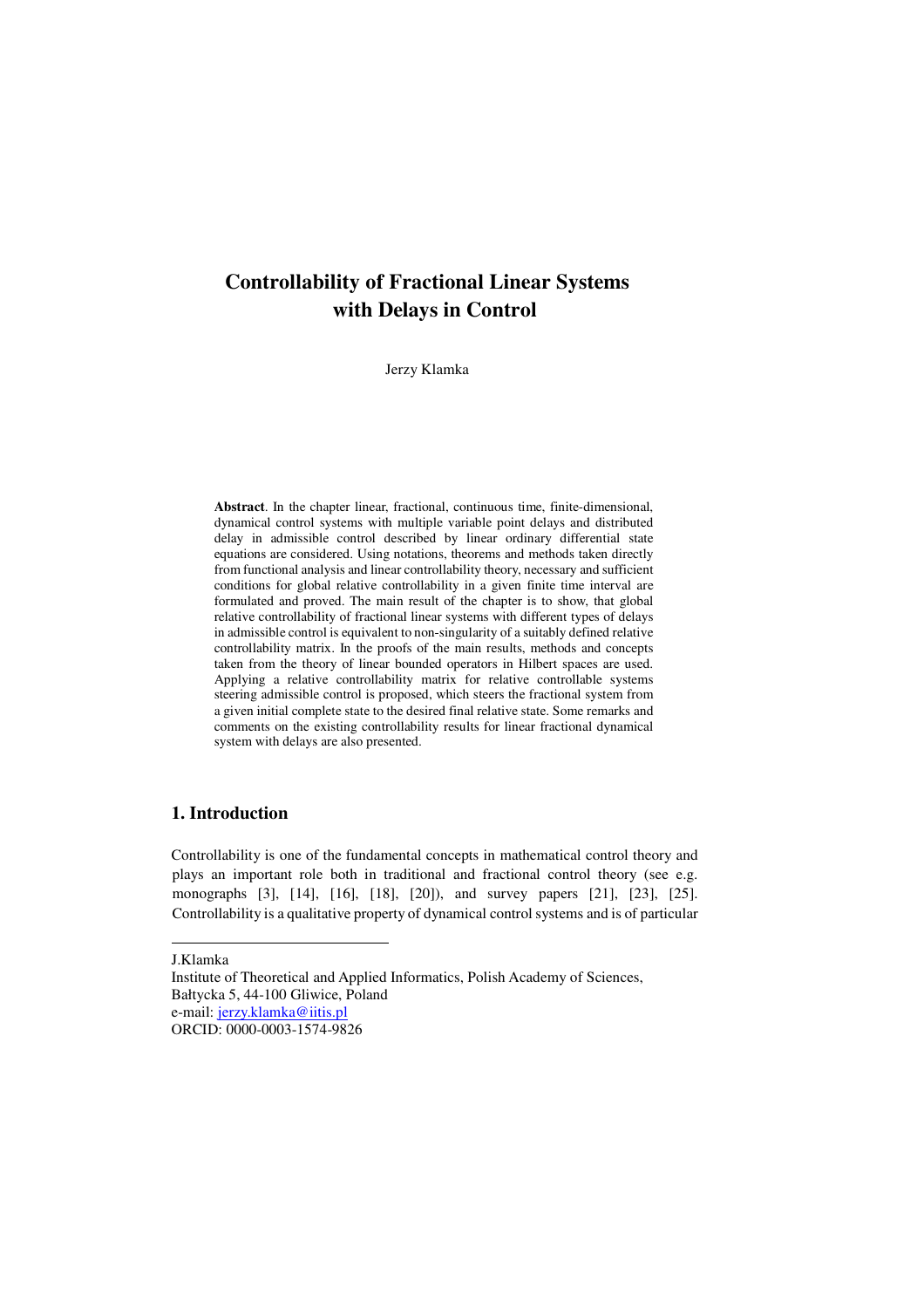importance in different, mainly theoretical problems in control theory. Systematic study of controllability began at the beginning of the sixties, when the theory of controllability, based on the description in the form of state space for both time-invariant and time-varying linear control systems was presented in [20]. Roughly speaking, controllability generally means that it is possible to steer a dynamical control system from an arbitrary initial state to an arbitrary final state using the set of admissible controls.

 In the literature there are many different definitions of controllability, both for linear and nonlinear or semilinear dynamical systems [4], [5], [26], [30], [31], [36]. The concept of controllability strongly depends on the class of dynamical control systems and on the set of admissible controls, [11], [12], [13], [15], [33], [34], [35]. Therefore, for linear and nonlinear or semilinear dynamical systems and fractional systems there exists many different necessary and sufficient conditions for global and local controllability [8], [9], [19], [20]. These conditions are proved using different methods of linear algebra, functional analysis and theory of differential equations and difference equations. Using theory of difference equations and pure algebraic methods, controllability of different discrete time linear fractional control systems is discussed in [7], [13], [14].

 The control processes frequently involve different types of delays in state variables or in admissible controls [20]. It should be pointed out, that delay is one of the general phenomenon in a real dynamical system which has a crucial effect on the system properties, for example on the controllability, observability and stability.

 Delayed systems constitute a very important class of mathematical models of real phenomena. Delays are inherent in many physical and engineering systems. In particular, pure delays are often used to ideally represent the effects of transmission and transportations. Many applications of delayed systems in engineering, mechanics and economics are presented in the monograph [10]. For dynamical systems with delays in control and/or state variables, two fundamental concepts of states are considered, namely: finite-dimensional instantaneous or relative state and infinite-dimensional complete or functional state [21], [23], [25]. However it should be stressed, that relative state does not provide full information about the trajectory of a control system. Hence it is necessary to introduce at least two different concepts of controllability, namely: relative controllability connected with relative states and complete controllability connected with complete states. Moreover taking into account possible constraints posed on the state variables and on admissible controls [12], local controllability and global controllability are also discussed.

 On the other hand, fractional order continuous and discrete mathematical models express the behavior of many real processes more precisely than integer order ones. The various types of fractional differential equations have many applications in different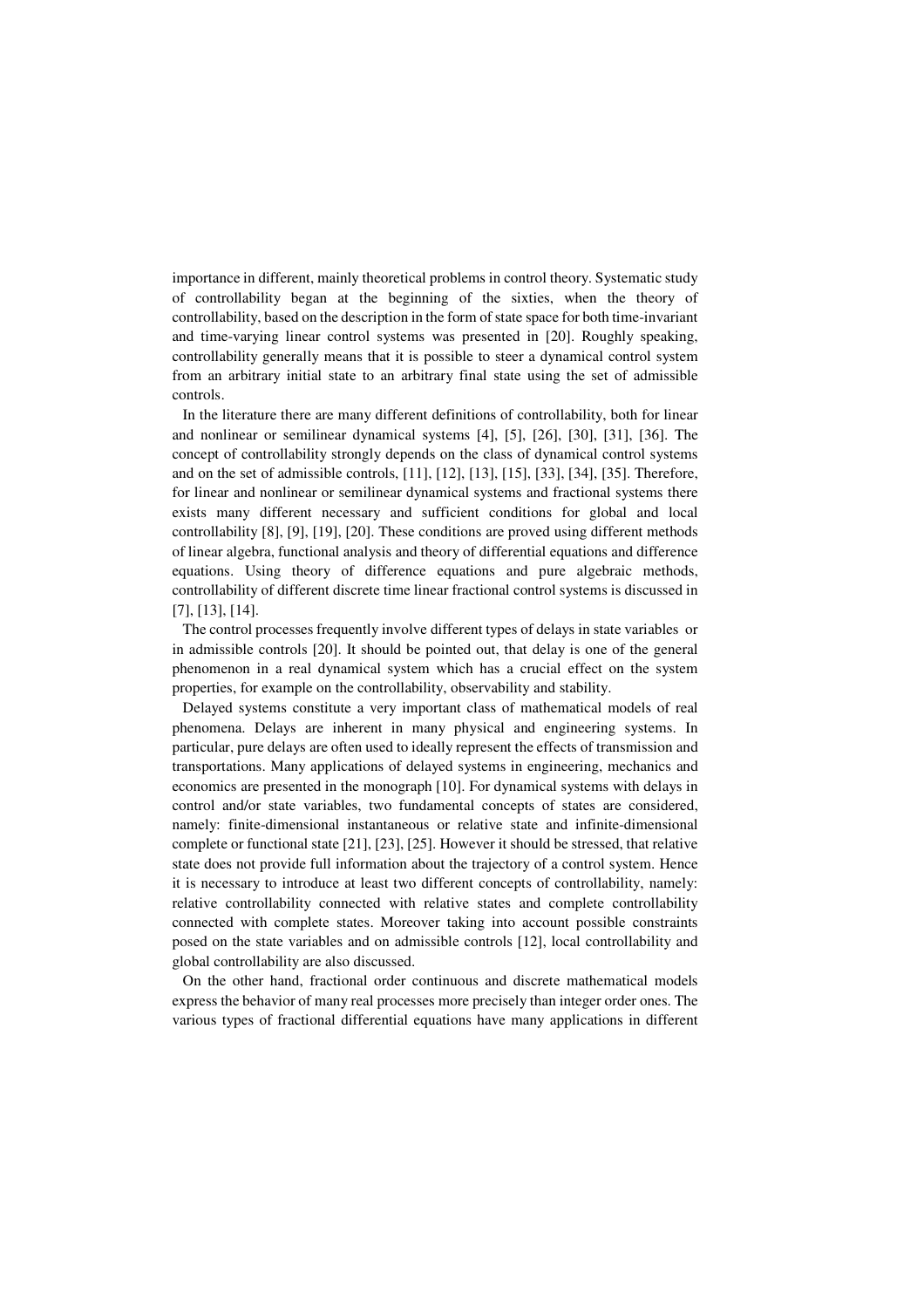fields of technique for example signal processing, theory of visco-elastic materials [1], [37], supercapacitors [29] filter description and design, circuit theory, computer networks, and bioengineering [15], [16], [17]. Recently different controllability problems have been discussed both for linear and nonlinear fractional infinite dimensional control systems defined in Hilbert spaces. Stochastic boundary controllability of nonlinear fractional systems defined in infinite dimensional Hilbert space is considered in paper [27] using methods of stochastic differential equations. Approximation results for linear fractional diffusion wave equation are presented and discussed in paper [28]. Moreover, the existence and properties of solutions and the initial Cauchy problem for abstract linear differential fractional equations are formulated and discussed in paper [39].

 In the present chapter we shall study global relative controllability in a given finite time interval for fractional, linear, continuous time dynamical systems with multiple time variable point delays and distributed delay in admissible control. There are natural generalizations of controllability concepts, which are rather well known in the theory of finite dimensional linear control systems [21], [23], [25] without delays in state variables or in admissible control. Using techniques and methods similar to those presented in monographs [20], [24] and in the series of papers [10], [14], [15] and [19] we shall formulate and prove necessary and sufficient conditions for global relative controllability of linear fractional systems in a prescribed time interval.

 This chapter is organized as follows: section 2 contains a mathematical model of a linear, stationary fractional dynamical system with multiple time variable point delays in admissible controls. Moreover, in this section, a basic solution, of a fractional linear finite dimensional differential equation is presented in compact integral form and its properties are also discussed. In section 3 definition of global relative controllability in a given time interval is recalled and discussed. Next, using the results and methods taken directly from linear functional analysis, a global relative controllability problem is mathematically stated and considered. Moreover, using a suitably defined relative controllability matrix, the necessary and sufficient condition and rank condition for global relative controllability in a finite time interval is formulated and proved. The next section 4, is devoted to a study of a popular special case, i.e., relative controllability of fractional systems with multiple constant point delays in admissible control. Necessary and sufficient condition for relative controllability of this system is formulated using results presented in section 3. In section 5, which may be treated as an illustrative example, a linear fractional system with one constant delay in admissible control is considered. In section 6 controllability results for a linear fractional system with distributed delay in admissible control are given. Finally, section 7 contains concluding remarks, and proposes some open controllability problems for more general fractional systems.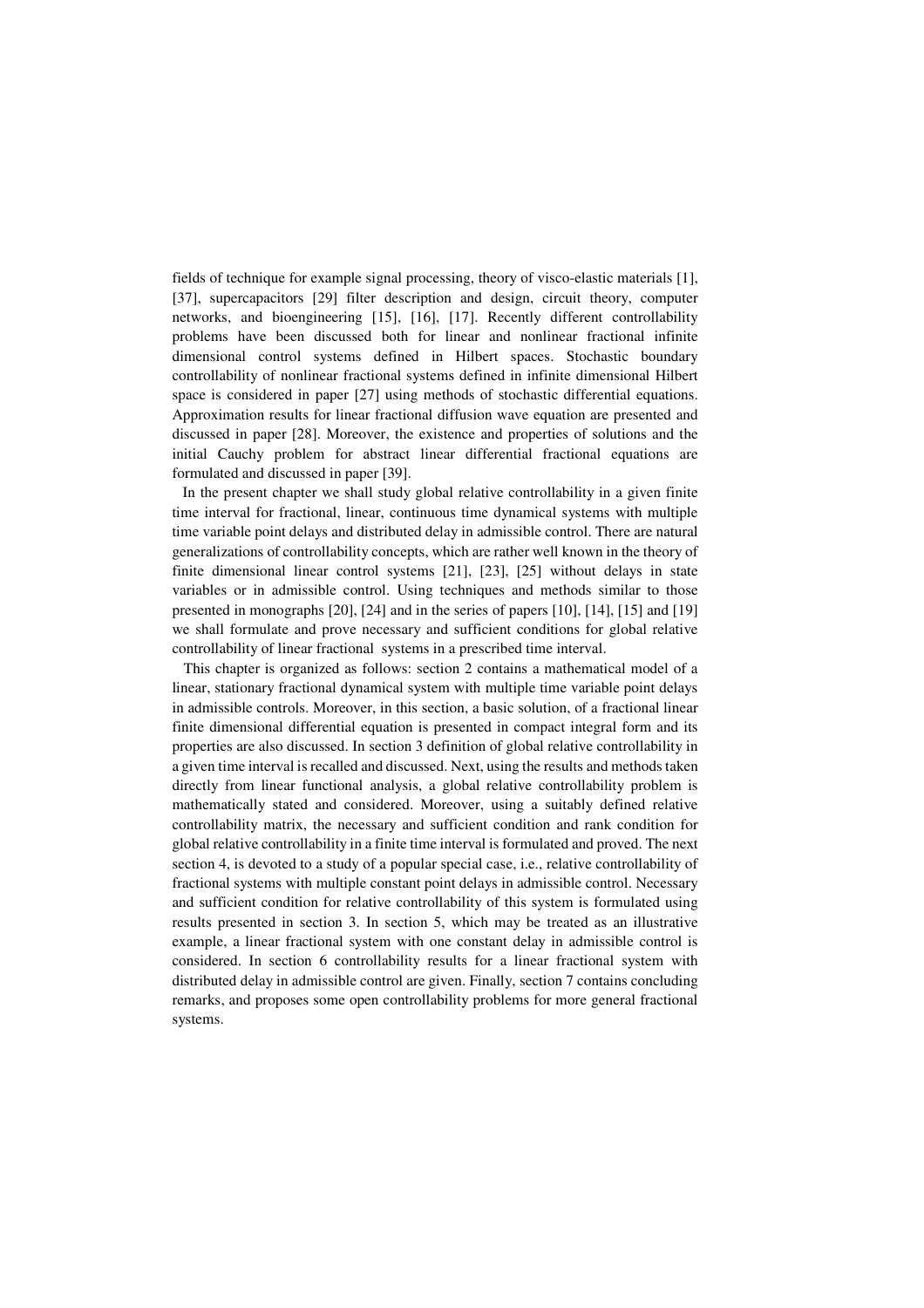### **2. System Description**

Let us consider linear, fractional, delay dynamical systems containing multiple lumped time varying delays in admissible controls, described by the following differential state equation [35], [38], [40]

$$
D^{\alpha}x(t) = Ax(t) + \sum_{i=0}^{i=M} B_i(t)u(v_i(t))
$$
\n(1)

for  $0 < \alpha \leq 1$ , and  $t \in [t_0 - h, t_1]$ .

with initial complete state

$$
x(t_0) = x_0 \in R^n, \ \ u(t) = u_{t_0}(t), \quad t \in [t_0 - h, t_0]
$$
 (2)

where

#### $D^{\alpha}(t)$  denotes a fractional Caputo derivative,

 $x(t) \in R^n$ , is the relative state,

*A* is *n*×*n* dimensional constant matrix with real coefficients,

 $B_i$ , for  $i=0,1,...,M$  are given  $nxp$  dimensional constant matrices with real coefficients.

admissible controls  $u \in U_{ad} = L^2([t_0, t_1], R^p)$ .

Initial data  $\{x_0, u_{t_0}\}$  forms complete state of the fractional delayed system (1) at initial time *t0*.

The strictly increasing and twice continuously differentiable functions  $v_i(t)$ :  $[t_0, t_1] \rightarrow R$ ,  $i=0,1,...,M$ , represent deviating arguments in the admissible controls, i.e.  $v_i(t)=t-h_i(t)$ , where  $h_i(t) \ge 0$  are lumped time varying delays for  $i = 0, 1, \ldots M$ .

Hence,  $v_i(t) \leq t$  for  $t \in [t_0, t_1]$ , and  $i = 0, 1, ..., M$ , and we assume that  $v_0(t) = t$  for  $t \in [t_0, t_1]$ , and *i=0,1,...,M.*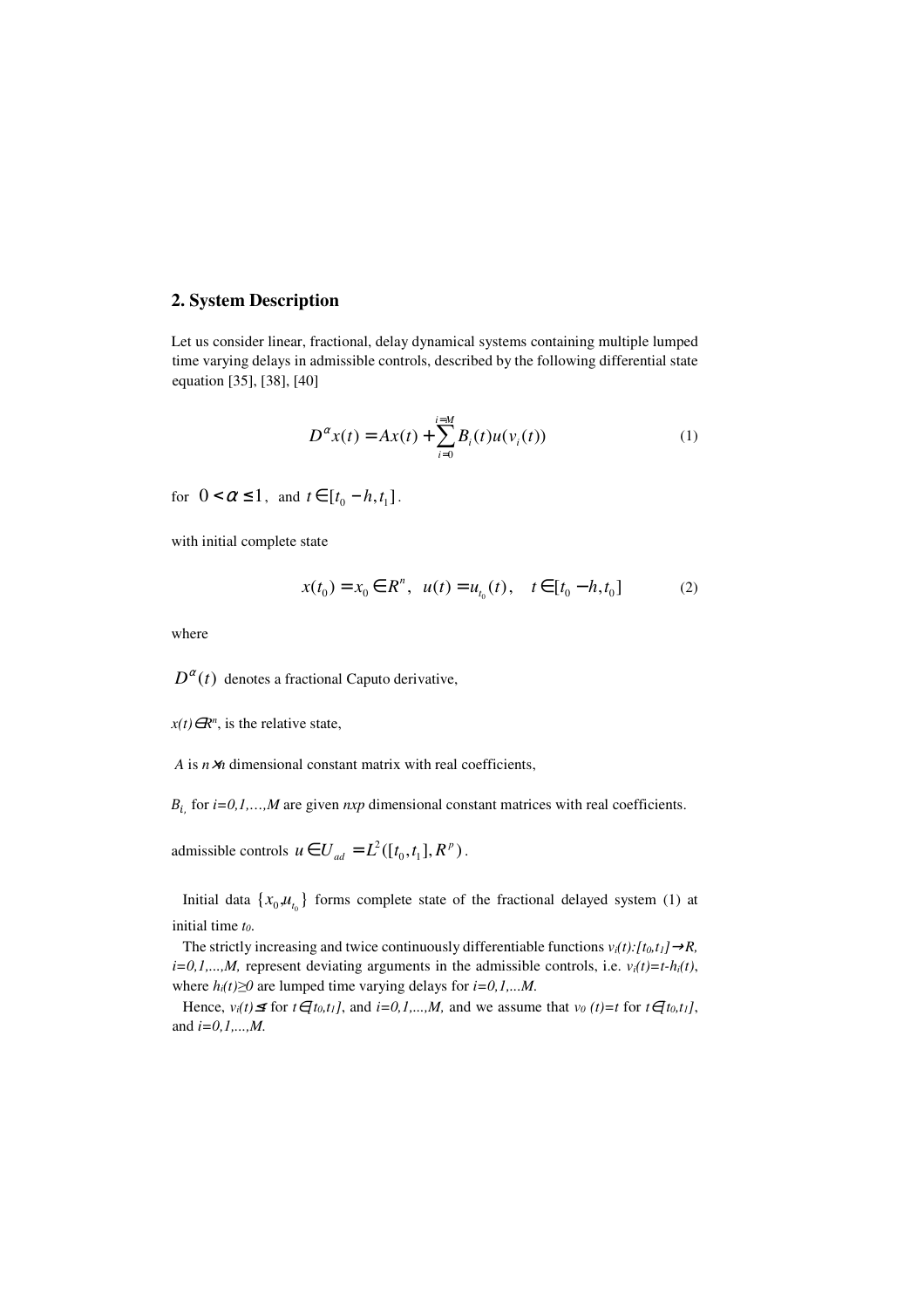Let us introduce the time-lead functions  $r_i(t): [v_i(t_0), v_i(t_1)] \rightarrow [t_0, t_1], i = 0, 1, \ldots, M$ , such that  $r_i(v_i(t))=t$  for  $t \in [t_0, t_1]$ . Furthermore only for simplicity and compactness of notation, let us assume that  $v_0(t)=t$  and for a given  $t_1$  the functions  $v_i(t)$  satisfy the following inequalities [20].

$$
h = v_M(t_1) \le v_{M-1}(t_1) \le ... v_{m+1}(t_1) \le t_0 = v_m(t_1) < v_{m-1}(t_1) \le ...
$$
  
...  $\le v_1(t_1) \le v_0(t_1) = t_1$  (3)

Let us observe, that without loss of generality it may be assumed that  $t_0 = v_m(t_1)$ .

 It is well known (see e.g. [14], [15], [17] or [32]), that for given initial conditions (2) and any admissible control  $u \in U_{ad}$ , there exists unique solution  $x(t; x_0, u) \in L^2([t_0, t_1], R^n)$  of the linear fractional differential state equation (1), which can be represented in the integral form. In order to do that it is convenient to introduce many notations.

The strictly increasing and twice continuously differentiable functions

$$
v_i(t): [t_0, t_1] \to R, \ i = 0, 1, \dots, M
$$

represent deviating arguments in the admissible control, i.e.,  $v_i(t) = t - h_i(t)$ , where  $h_i(t) > 0$  are point, lumped, time varying delays for  $i=0,1,...,M$  and

$$
v_i(t) \le t, \ t \in [t_0, t_1], \ i = 0, 1, \dots, M
$$

Let us introduce the time-lead functions

$$
r_i(t): [v_i(t_0), v_i(t_1)] \rightarrow [t_0, t_1]
$$
 for  $i = 0, 1, ..., M$ 

such that

$$
r_i(v_i(t)) = t, \ t \in [t_0, t_1], \ i = 0, 1, \ldots, M
$$

Moreover for a given admissible control function

$$
u:[v_M(t_0),t_1]\to R^p
$$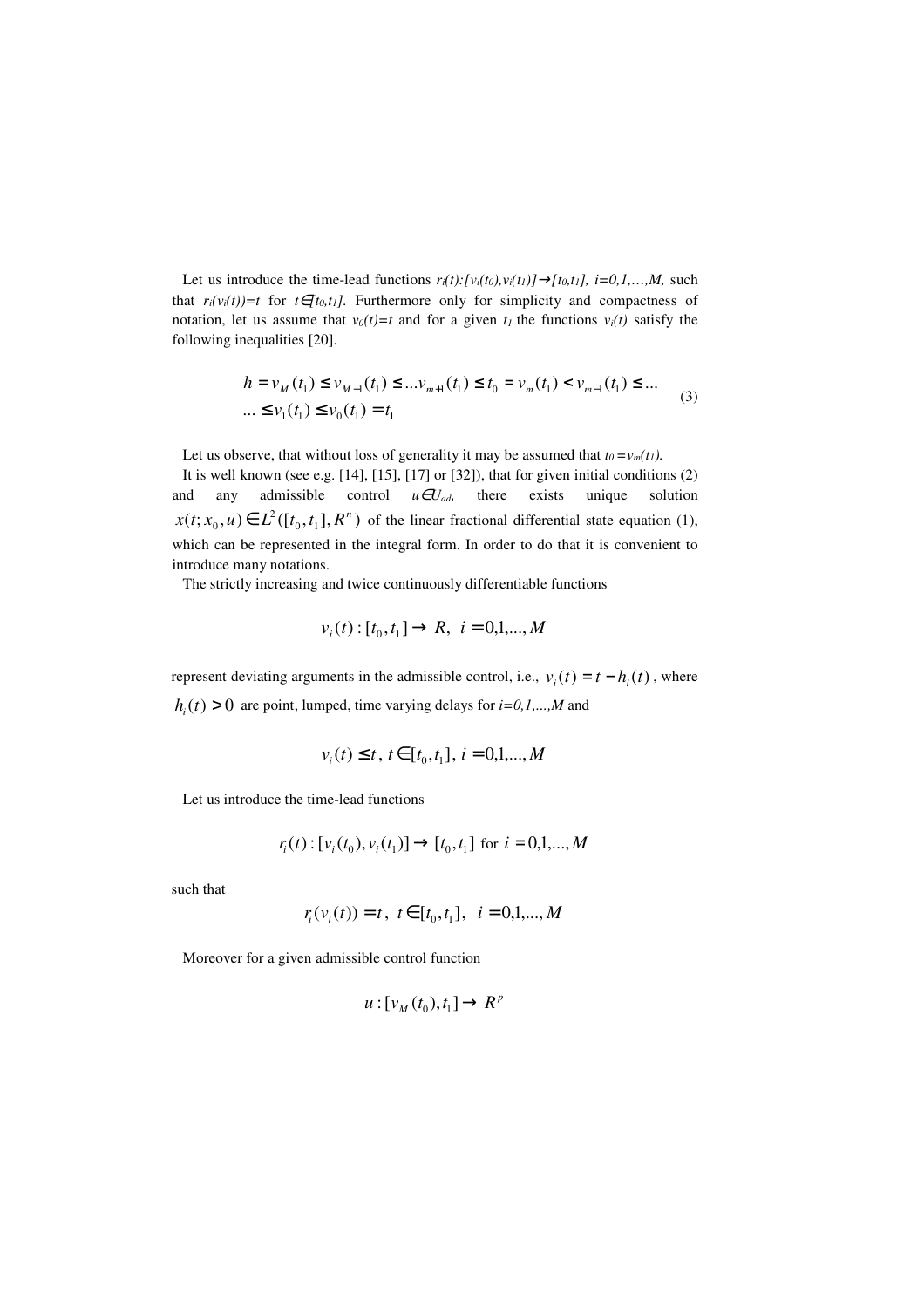where symbol  $u_t$  denotes the function defined by the equality

$$
u_t(s) = u(t+s) \quad \text{for } s \in [v_M(t),t)
$$

For example  $u_{t_0}$  denotes the initial admissible control function defined on time interval  $[v_M(t_0), t_0)$ .

 It is well known (see e.g. [14], [15], [19] or [20]), that for given initial conditions (2) and any admissible control  $u \in U_{ad}$ , there exists unique solution  $x(t; x_0, u) \in L^2([t_0, t_1], R^n)$  of the linear fractional differential state equation (1), which can be represented in the integral form.

 Furthermore, taking into account linearity of the mathematical model (1) and using Laplace transform method [17], solution  $x(t, x_0, u_{t_0}, u)$  of the linear fractional differential equation (1) with the given initial complete state  $\{x_0, u_{t_0}\}$  (2) is represented by [14], [16]:

$$
x(t, x_0, u_{t_0}, u) = F_0(t - t_0)x_0 +
$$
  
+ 
$$
\int_{t_0}^t F(t - s) \sum_{i=0}^{i=M} B_i u(v_i(s)) ds, \quad t \in [t_0, t_1]
$$
 (4)

where

$$
F_0(t) = E_{\alpha}(At) = \sum_{k=0}^{\infty} \frac{A^k t^{k\alpha}}{\Gamma(k\alpha + 1)}
$$

is the Mittag-Leffler *n*×*n* dimensional matrix function for *At*, [14], [16], [17], where *A* is  $n \times n$  dimensional constant matrix and symbol  $\Gamma$  denotes the Euler gamma function. Similarly we have

$$
F(t) = \sum_{k=0}^{\infty} \frac{A^k t^{(k+1)\alpha-1}}{\Gamma((k+1)\alpha)}
$$

Matrix functions  $F_0(t)$  and  $F(t)$  are used to find the compact integral form of the solution of equation (1) (see e.g. [17], for more details).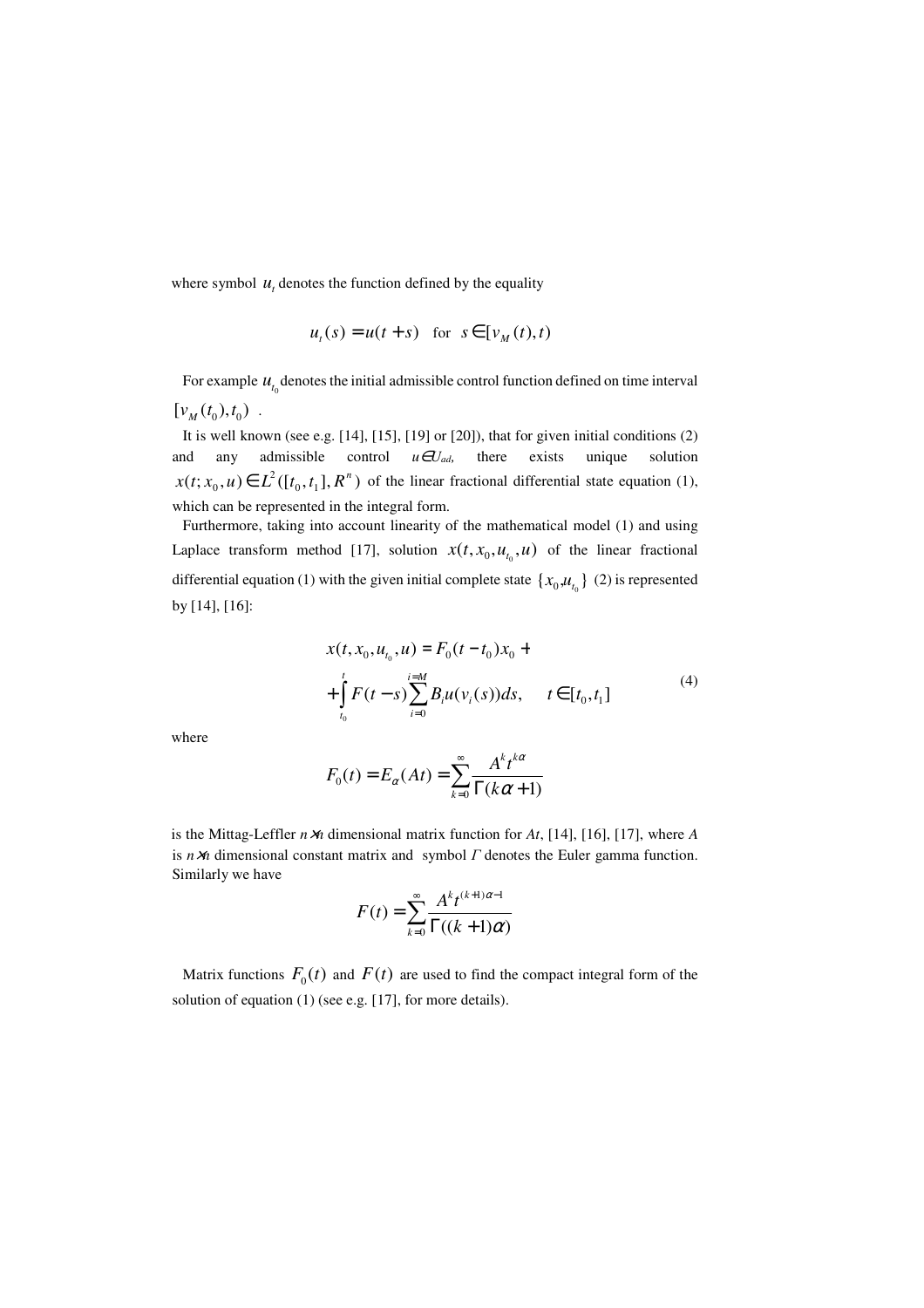Since in this chapter global relative controllability will be considered, let us recall the definition of global relative controllability in a given finite time interval.

**Definition 1.** The system (1) is said to be globally relatively controllable over time interval  $[t_0, t_1]$  if for each pair of vectors  $x_0, x_1 \in R^n$  there exists an admissible control  $u \in L^2([t_0, t_1], R^m)$  such that the solution of (1) with initial conditions (2) satisfies  $x(t_1) = x_1$ 

 Now let us separate from the solution (4) all components which depend on the given initial complete state  $\{x(t_0); u_{t_0}\}$ . For given final time  $t_1$ , using set of inequalities (3) and properties of integrals, it is possible to transform equality (4) as follows:

$$
x(t_0, t_1, x_0, u_{t_0}, u) = F_0(t_1 - t_0)x_0 +
$$
  
+ 
$$
\sum_{i=0}^{i=m} \int_{v_i(t_0)}^{t_0} F(t_1 - r_i(s))B_i r'_i(s)u_{t_0}(s)ds +
$$
  
+ 
$$
\sum_{i=m+1}^{i=M} \int_{v_i(t_0)}^{v_i(t_1)} F(t_1 - r_i(s))B_i r'_i(s)u_{t_0}(s)ds +
$$
  
+ 
$$
\sum_{i=0}^{i=m} \int_{t_0}^{v_i(t_1)} \sum_{j=0}^{j=m-i} F(t_1 - r_i(s))B_j r'_j(s)u(s)ds
$$
 (5)

We can divide the right hand side of the formula  $(5)$  into two sets. Let us observe that the first three terms on the right-hand side of formula (5) depend only on the initial complete state  ${x_0, u_0}$  and in fact, do not depend at all on the admissible control  $u \in L^2([t_0, t_1], R^m)$ . Therefore we can separate these terms and denote shortly as follows: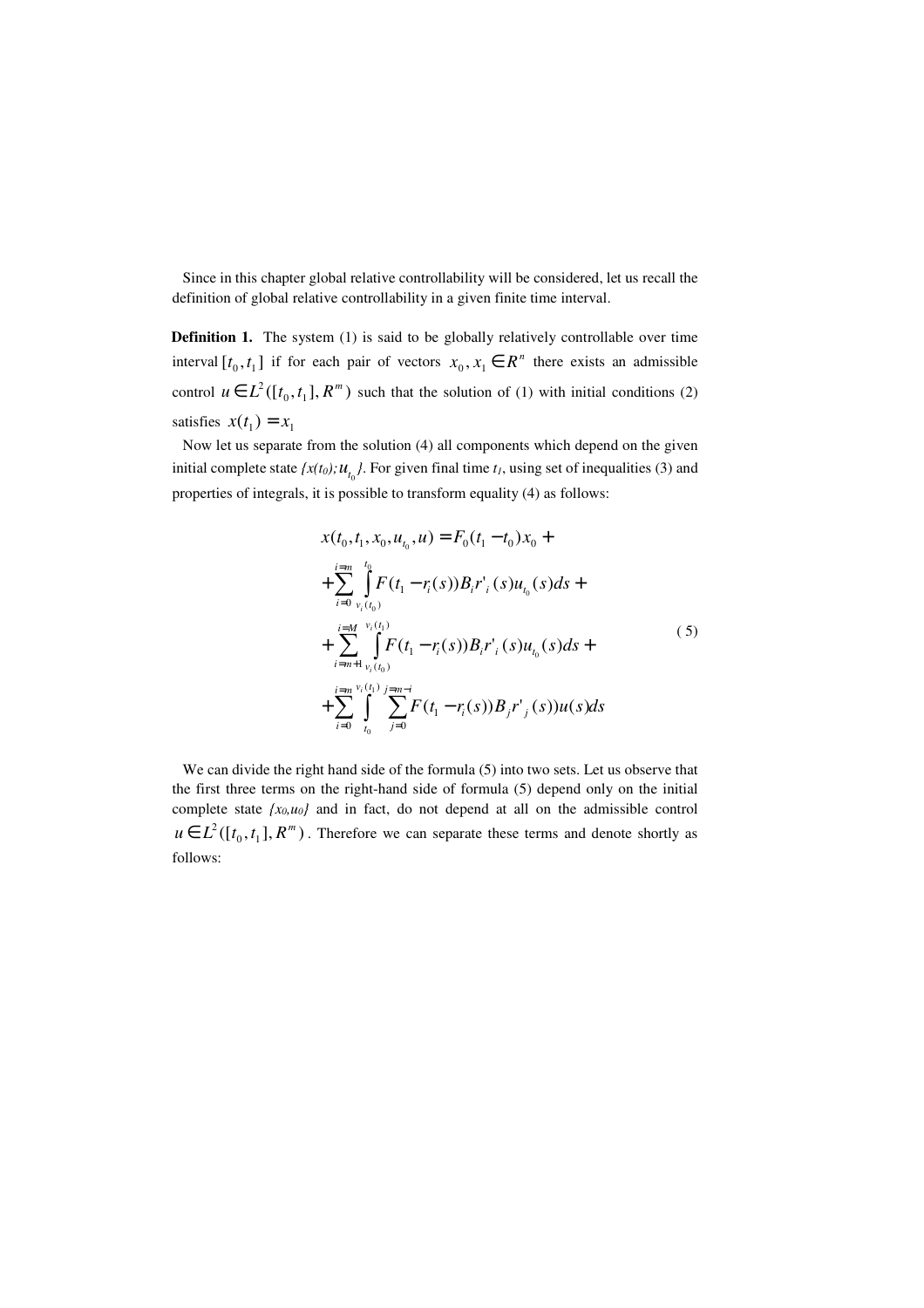$$
q(t_1, t_0, x_0, u_{t_0}) = F_0(t_1 - t_0)x_0 +
$$
  
+ 
$$
\sum_{i=0}^{i=m} \int_{v_i(t_0)}^{t_0} F(t_1 - r_i(s)) B_i r'_i(s) u_{t_0}(s) ds +
$$
  
+ 
$$
\sum_{i=m+1}^{i=M} \int_{v_i(t_0)}^{v_i(t_1)} F(t_1 - r_i(s)) B_i r'_i(s) u_{t_0}(s) ds
$$
 (6)

Thus for given initial data  $q(t_1, t_0, x_0, u_{t_0}) \in R^n$  is a constant vector.

Furthermore substituting (6) into (5) we obtain

$$
x(t_0, t_1, x_0, u_{t_0}, u) = q(t_1, t_0, x_0, u_{t_0}) +
$$
  
+ 
$$
\sum_{i=0}^{i=m} \int_{t_0}^{v_i(t_1)} \sum_{j=0}^{j=m-i} F(t_1 - r_j(s))B_j r'_{j}(s)u(s)ds =
$$
  
= 
$$
q(t_1, t_0, x_0, u_{t_0}) +
$$
  
+ 
$$
\sum_{i=0}^{i=m-1} \int_{v_{i+1}(t_1)}^{v_i(t_1)} \sum_{j=0}^{j=m-i-1} F(t_1 - r_j(s))B_j r'_{j}(s)u(s)ds
$$

 In order to use results and methods taken directly from the theory of bounded linear operators in Hilbert spaces, let us define linear relative controllability operator [20] as follows:

$$
C_{\alpha}: L^2([t_0, t_1], R^p) \to R^n \tag{7}
$$

$$
C_{\alpha}u = \sum_{i=0}^{i=m} \int_{t_0}^{v_i(t_1)} \sum_{j=m-i}^{j=m-i} F(t_1 - r_j(s))B_j r'_{j}(s)u(s)ds =
$$
  
= 
$$
\sum_{i=0}^{i=m-1} \int_{v_{i+1}(t_1)}^{v_i(t_1)} \sum_{j=0}^{j=m-i-1} F(t_1 - r_j(s))B_j r'_{j}(s)u(s)ds
$$
 (8)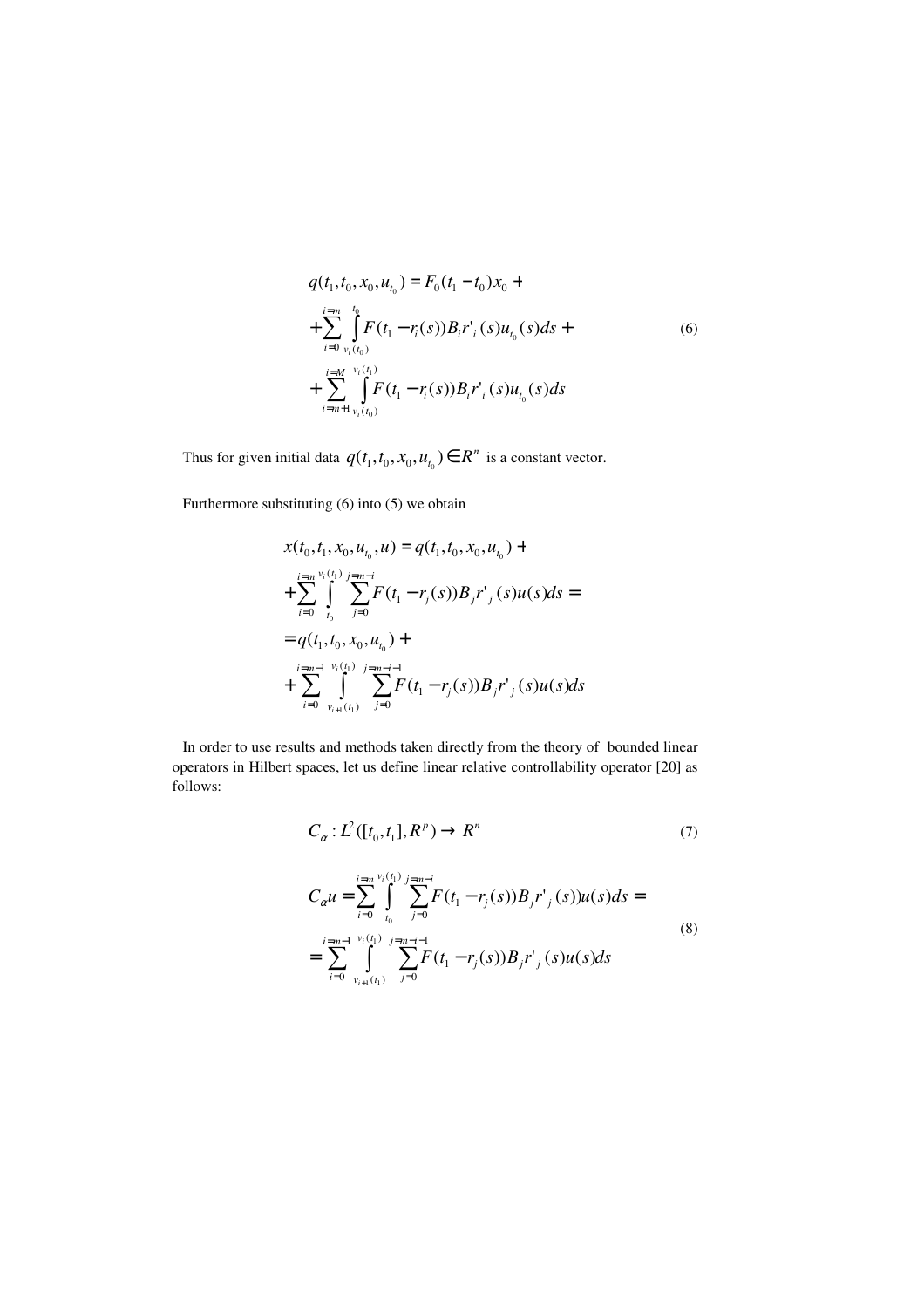The range of the relative controllability operator is finite dimensional and since matrix  $F(t_1 - r_i(s))$  is bounded for every  $t \in [t_0, t_1]$ ,  $i=0,1,...,M$ , then  $C_\alpha$  is a linear bounded operator.

From relative controllability definition follows, that admissible control  $u(t)$  steers on the time interval  $[t_0, t_1]$ , fractional system (1) from the given initial state  $x_0$  to the final state  $x_I$ . In fact the relative controllability of (1) is equivalent to finding admissible control  $u(t)$ ,  $t \in [t_0, t_1]$ , such that for any  $x_0$  and  $x_1$  the following equality holds

$$
x_{1} - q(t_{0}, t_{1}x_{0}, u_{t_{0}}) =
$$
\n
$$
= \sum_{i=0}^{i=m} \int_{t_{0}}^{v_{i}(t_{1})} \sum_{j=m-i}^{j=m-i} F(t_{1} - r_{j}(s)) B_{i} r'_{i}(s) u(s) ds =
$$
\n
$$
= \sum_{i=0}^{i=m-1} \int_{v_{i+1}(t_{1})}^{v_{i}(t_{1})} \sum_{j=0}^{j=m-i-1} F(t_{1} - r_{j}(s)) B_{j} r'_{j}(s) u(s) ds = C_{\alpha}(u)
$$
\n(9)

 Taking into account the second sum of integrals we see that relative controllability operator  $C_{\alpha}$  is a sum of integral linear bounded operators defined on disjoint sets.

Then the adjoint relative controllability operator  $C^*_{\alpha}$  is also a sum of linear and bounded operators.

In order to find adjoint operator  $C^*_{\alpha}$  let us consider set of integral operators  $C^i_\alpha$ ,  $i = 0,1,...,m-1$  given in equality (8). Hence

$$
C_{\alpha}^{i}u = \int_{v_{i+1}(t_1)}^{v_i(t_1)} \sum_{j=0}^{j=m-i-1} F(t_1 - r_j(s))B_j r'_{j}(s)u(s)ds
$$

for  $i = 0, 1, \ldots, m - 1$ .

and the following relation for scalar products in Hilbert spaces:

 $R^n$  and  $L^2([v_{i+1}(t_1), v_i(t_1)], R^p) = V$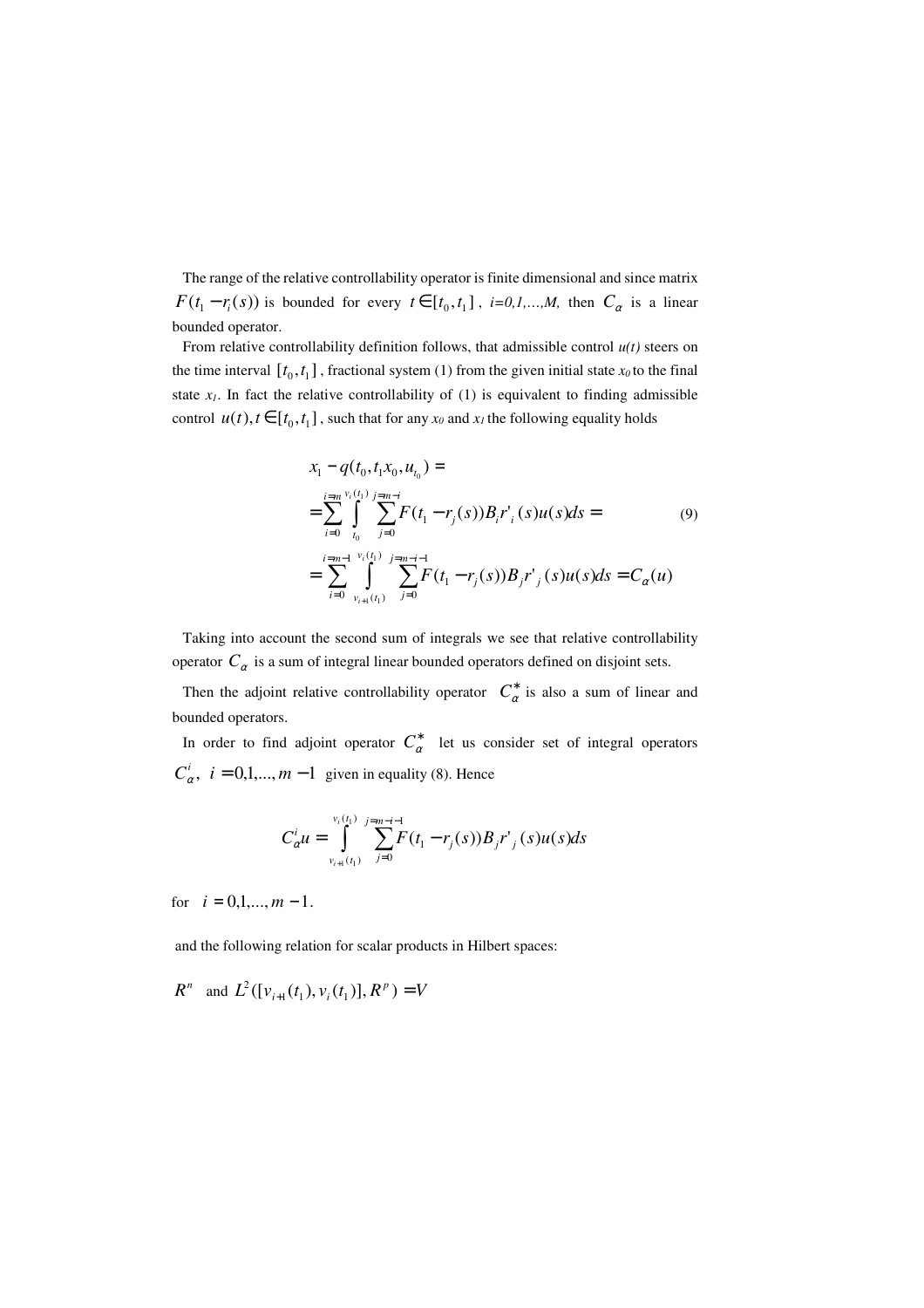$$
\left\langle C_{\alpha}^{i} u, y \right\rangle_{R^{p}} =
$$
\n
$$
= \left\langle \int_{v_{i+1}(t_{1})}^{v_{i}(t_{1})} \sum_{j=0}^{j=m-i-1} F(t_{1} - r_{j}(s)) B_{j} r'_{j}(s) u(s) ds, y \right\rangle_{R^{p}}
$$
\n
$$
= \int_{v_{i+1}(t_{1})}^{v_{i}(t_{1})} \left\langle u(s) \left( \sum_{j=0}^{j=m-i-1} F(t_{1} - r_{j}(s)) B_{j} r'_{j}(s) \right) y \right\rangle_{V} ds =
$$
\n
$$
= \int_{v_{i+1}(t_{1})}^{v_{i}(t_{1})} \left\langle \sum_{j=0}^{j=m-i-1} B_{j}^{*} F^{*}(t_{1} - r_{j}(s)) r'_{j}(s) u(s), y \right\rangle_{V} ds =
$$
\n
$$
= \left\langle u(s), C_{\alpha}^{i*} y \right\rangle_{V}
$$

for  $s \in (v_{i+1}(t_1), v_i(t_1))$  and  $i = 0,1,..., m-1$ .

Hence every adjoint operator  $C_{\alpha}^{i*}$  for *i*=0,1,...,*m*-1, which corresponds to  $C_{\alpha}^{i}$  is defined in different disjoint time intervals as follows

$$
C_{\alpha}^{i*} y = \sum_{j=0}^{j=m-i-1} (F(t_1 - r_j(s))B_j r'_{j}(s))^* y =
$$
  
= 
$$
\sum_{j=0}^{j=m-i-1} B_j^* F^*(t_1 - r_j(s))r'_{j}(s) y
$$
 (10)

for  $s \in (v_{i+1}(t_1), v_i(t_1))$  and  $i = 0,1,..., m-1$ .

Therefore, adjoint operator  $C^*_{\alpha}$  is in fact family of operators  $C^*_{\alpha}$  defined on disjoint time intervals  $(v_{i+1}(t_1), v_i(t_1))$  and  $i = 0,1,..., m-1$ , which covers whole time interval  $[t_0, t_1]$ .

 As was mentioned in the introduction, in this chapter functional analysis methods are used, thus operators  $C_{\alpha}$  and  $C_{\alpha}^*$  defined above, play a crucial role in global relative controllability discussion presented in the next sections.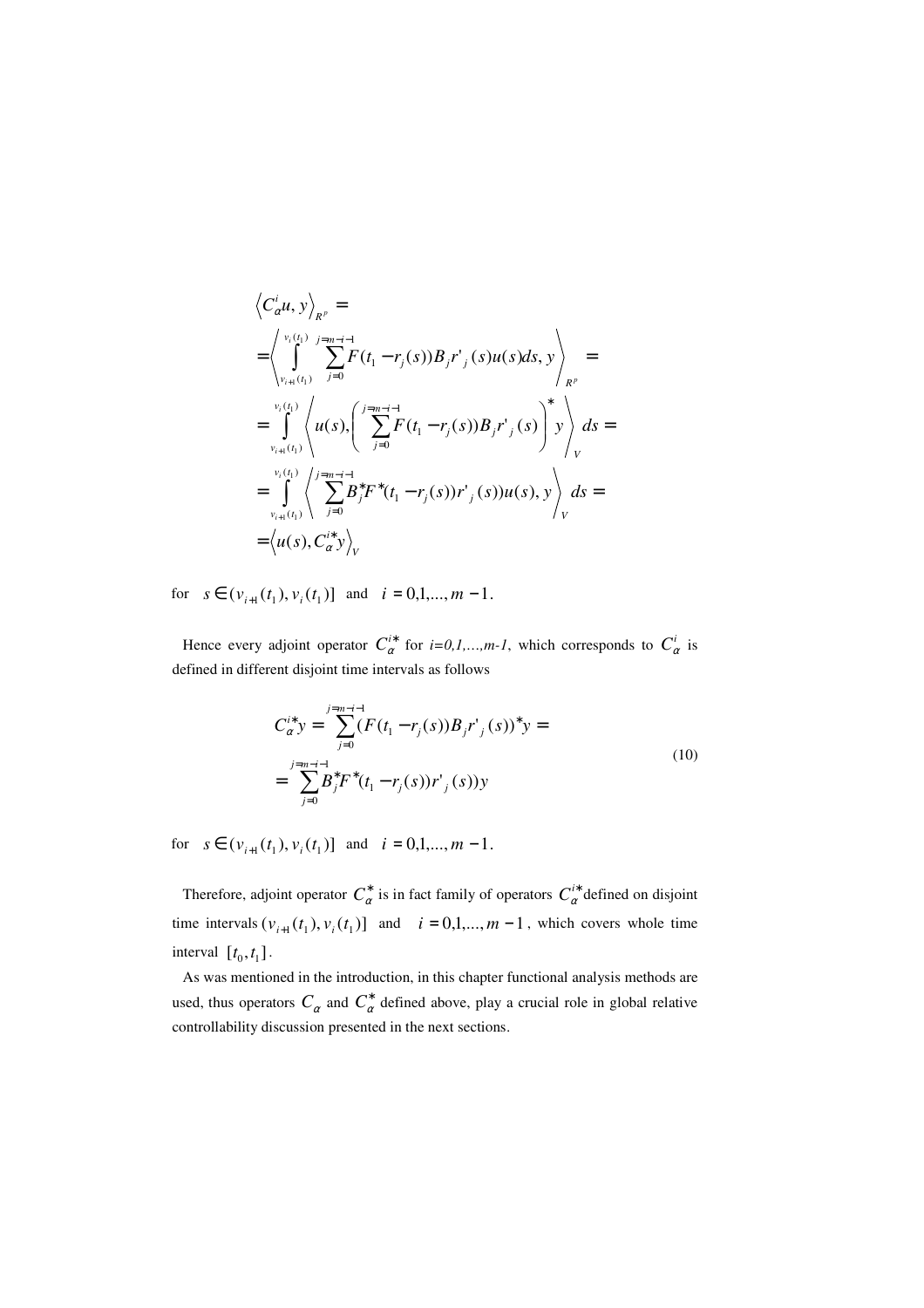### **3. Controllability Conditions**

Using the relative controllability operator  $C_\alpha$  and its adjoint operator  $C^*_\alpha$  let us define the *n* $\times$ *n* dimensional relative controllability matrix  $W(t_0, t_1)$  for the linear fractional control system

$$
W(t_0, t_1) = C_{\alpha} C_{\alpha}^* \tag{11}
$$

Taking into account relations (8), (9), and (11), relative controllability matrix  $W(t_0, t_1)$ is an *n×n* dimensional symmetric matrix generally with real coefficients and is defined by the equality:

$$
W(t_1, t_0) = C_{\alpha} C_{\alpha}^* =
$$
  
\n
$$
= \sum_{i=0}^{i=m-1} \int_{v_i(t_1)}^{v_i(t_1)} \left( \sum_{j=0}^{j=m-i-1} F(t_1 - r_j(s))B_j r'_{j}(s) \right) \times
$$
  
\n
$$
\times \sum_{j=0}^{j=m-i-1} F(t_1 - r_j(s))B_j r'_{j}(s) \Big)^* ds =
$$
  
\n
$$
= \sum_{i=0}^{i=m-1} \int_{v_{i+1}(t_1)}^{v_i(t_1)} \left( \sum_{j=0}^{j=m-i-1} F(t_j - r_i(s))B_j r'_{j}(s) \right) \times
$$
  
\n
$$
\times \left( \sum_{j=0}^{j=m-i-1} B_j^* F^*(t_1 - r_j(s)) r'_{j}(s) \right) ds
$$
 (12)

 Using a relative controllability matrix, it is possible to formulate and prove the main result of the paper given the following theorem, which presents necessary and sufficient conditions for global relative controllability in a given time interval.

**Theorem 1**. The following statements are equivalent

(1) Fractional system (1) is globally relatively controllable over  $t \in [t_0, t_1]$ .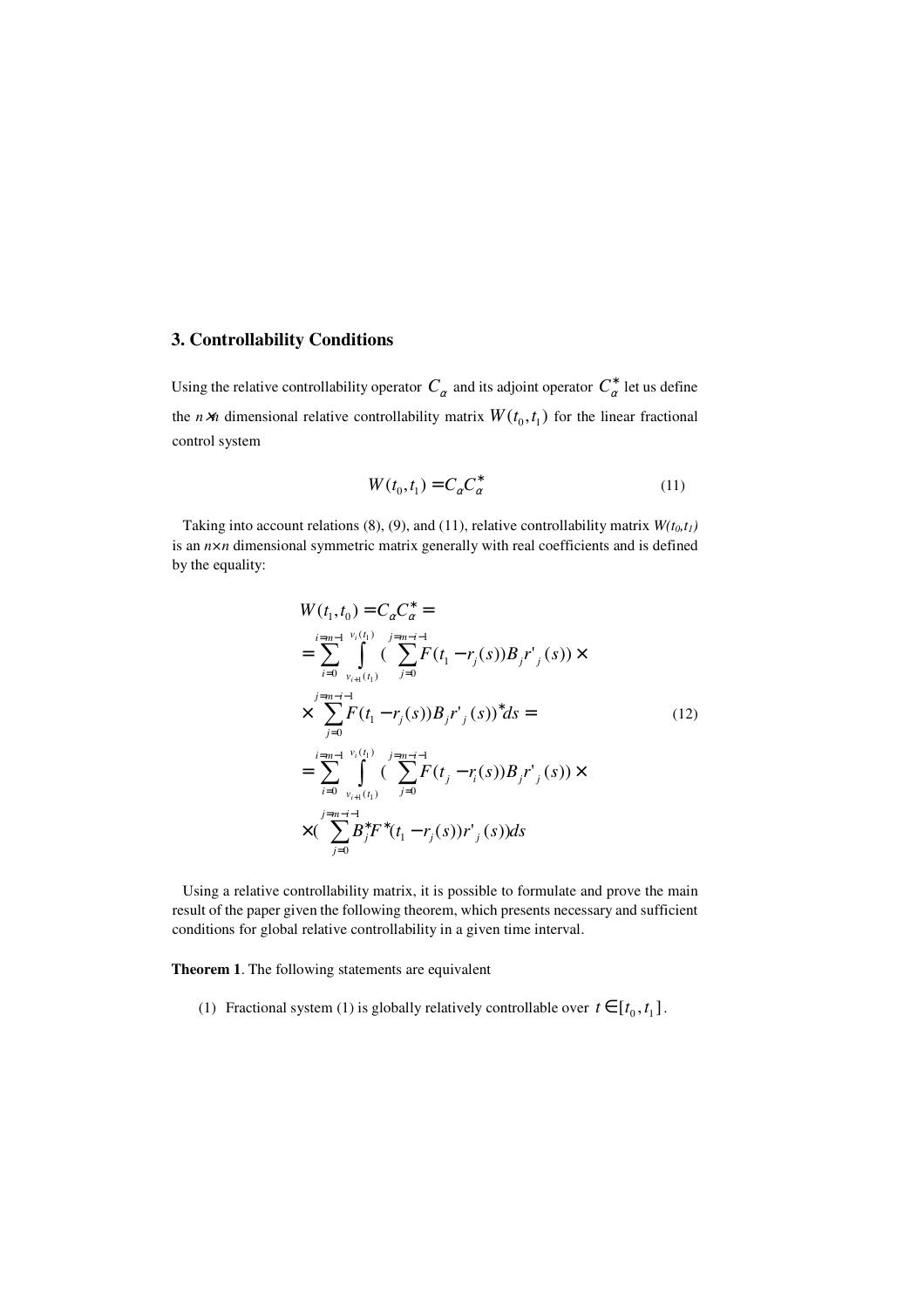- (2) Relative controllability operator  $C_{\alpha}: L^2([t_0, t_1], R^p) \to R^n$  is onto.
- (3) Adjoint relative controllability operator  $C^*_{\alpha}: R^n \to L^2([t_0, t_1], R^m)$  is invertible i.e., it is one to one operator.
- (4) The bounded linear operator  $C_{\alpha} C_{\alpha}^{*}: R^{n} \to R^{n}$  is onto and may be realized by *nxn* nonsingular matrix.

#### Proof.

In the proof of Theorem 1, relative controllability linear bounded operator  $C_\alpha$  and its adjoint operator  $C^*_{\alpha}$  play an important role. Hence linear functional analysis theory may be applied to prove the theorem. More precisely, we shall use methods and results taken directly from theory of linear bounded operators in Hilbert spaces.

Firstly, let us use, the range of the relative controllability operator  $C_{\alpha}$  that is finite dimensional, and since matrix function  $F(t)$  is bounded for every  $t \in [t_0, t_1]$ , then operator  $C_{\alpha}$  is a bounded linear operator. Moreover, as was mentioned before, from the definition 1 and integral formula (8) it immediately follows that the global relative controllability property is equivalent and that relative controllability operator  $C_{\alpha}$  for relatively controllable fractional system (1) is a surjective operator. Hence equivalence (1) and (2) follows.

From the theory of linear operators it follows that surjectivity of the operator  $C_{\alpha}$ implies (see e.g. [9], [11]) that its adjoint operator

$$
C^*_\alpha: R^n \to L^2([t_0,t_1], R^m)
$$

is also a linear and bounded operator and moreover it is invertible, i.e., "one to one" operator. Hence equivalence (2) and (3) follows

 Similarly, from theory of linear bounded operators it follows that invertibility of the selfadjoint operator  $C_{\alpha} C_{\alpha}^{*}$  means that there exists inverse operator  $(C_{\alpha} C_{\alpha}^{*})^{-1}$  and is equivalent to surjectivity of the operator  $C_{\alpha}$ . Therefore, for relatively controllable fractional system (1), relative controllability matrix

$$
W(t_0,t_1) = C_{\alpha} C_{\alpha}^* : R^n \to R^n
$$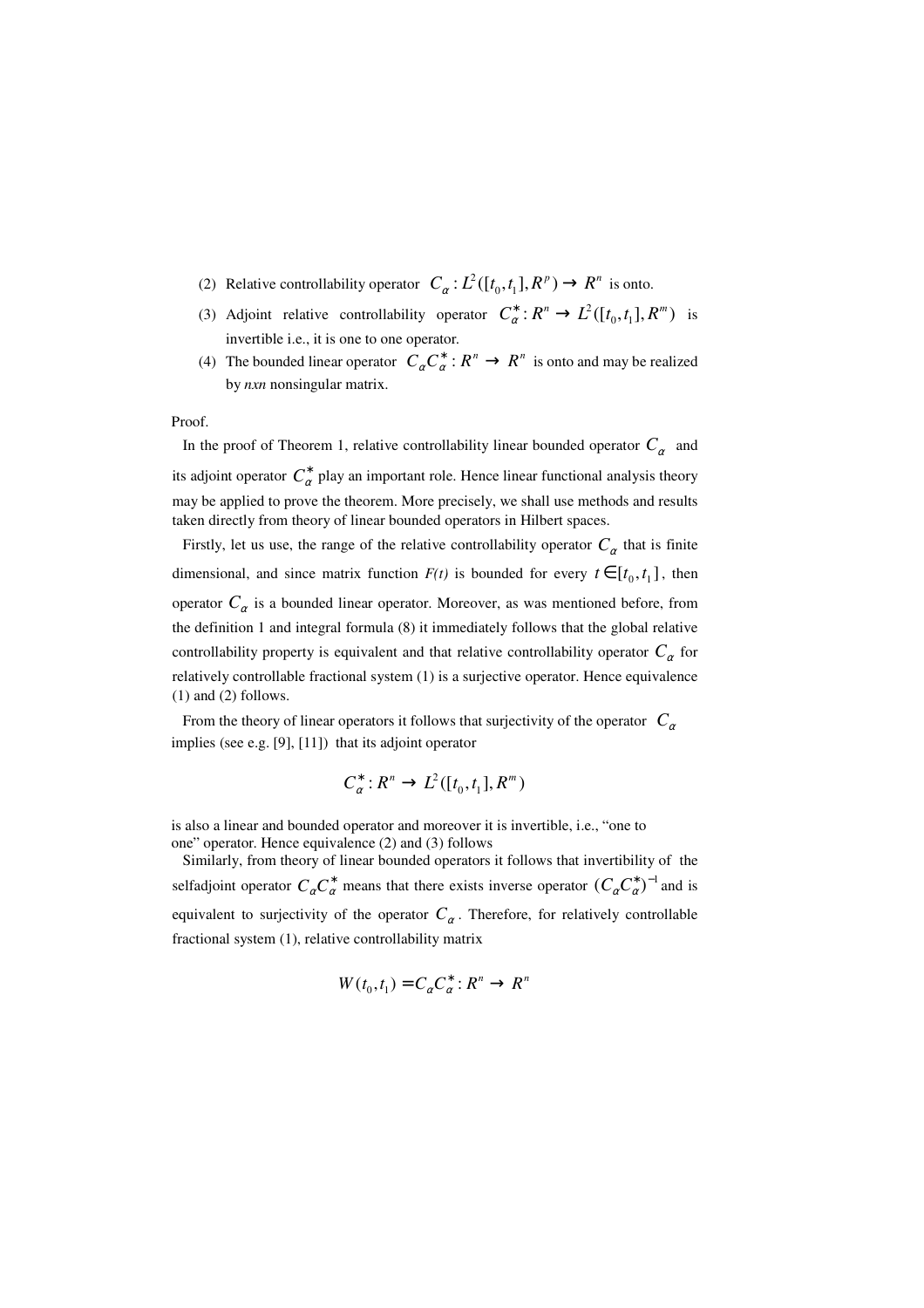is invertible, i.e., it is a full rank matrix. Hence equivalence (4) and (1) follows. This statement completes proof of Theorem 1.

From Theorem 1 it follows, that relative controllability matrix  $W(t_0, t_1)$  plays a crucial role in relative controllability investigations and moreover, it is also used in admissible control, which transfers initial complete state  $x(t_0)$  to the final desired relative state  $x^I$  at time  $t_I$ .

Let us define admissible control

$$
u^{0}(t) = C_{\alpha}^{*}(C_{\alpha}C_{\alpha}^{*})^{-1}(x_{1} - q(t_{0}, t_{1}, x_{0}, u_{t_{0}})) =
$$
  
\n
$$
= C_{\alpha}^{*}W(t_{0}, t_{1})^{-1}(x_{1} - q(t_{0}, t_{1}, x_{0}, u_{t_{0}})) =
$$
  
\n
$$
= \sum_{j=0}^{j=m-i-1} B_{j}^{*}F^{*}(t_{1} - r_{j}(s))W(t_{0}, t_{1})^{-1}(x_{1} - q(t_{0}, t_{1}, x_{0}, u_{t_{0}}))
$$
\n(13)

for  $s \in (v_{i+1}(t_1), v_i(t_1))$  and  $i = 0,1,...,m-1$ .

**Corollary 1**. Admissible control  $u^0(t)$  given by formula (13) steers globally relatively controllable fractional system (1) from the given initial complete state  $\{x(t_0); u_{t_0}\}$  to the desired final relative state  $x_I$  at time  $t_I$ .

#### Proof.

Substituting equality (13) into solution formula (5) we obtain

$$
x(t_0, t_1, x_0, u) = q(t_1, t_0, x_0, u_{t_0}) +
$$
  
+ 
$$
\sum_{i=0}^{\lim_{t \to n} v_i(t_1)} \sum_{j=0}^{j=m-i} F(t_1 - r_j(s)) B_j r'_{j}(s) u^{0}(s) ds =
$$
  
= 
$$
C_{\alpha} C_{\alpha}^{*} (C_{\alpha} C_{\alpha}^{*})^{-1} (x_1 - q(t_0, t_1, x_0, u_{t_0}) = x_1
$$
 (14)

Therefore, Corollary 1 is proved.

*Remark 1*. With the wide class of dynamical systems and especially for dynamical systems with different types of delays, the length of time interval  $[t_0, t_1]$  is essential in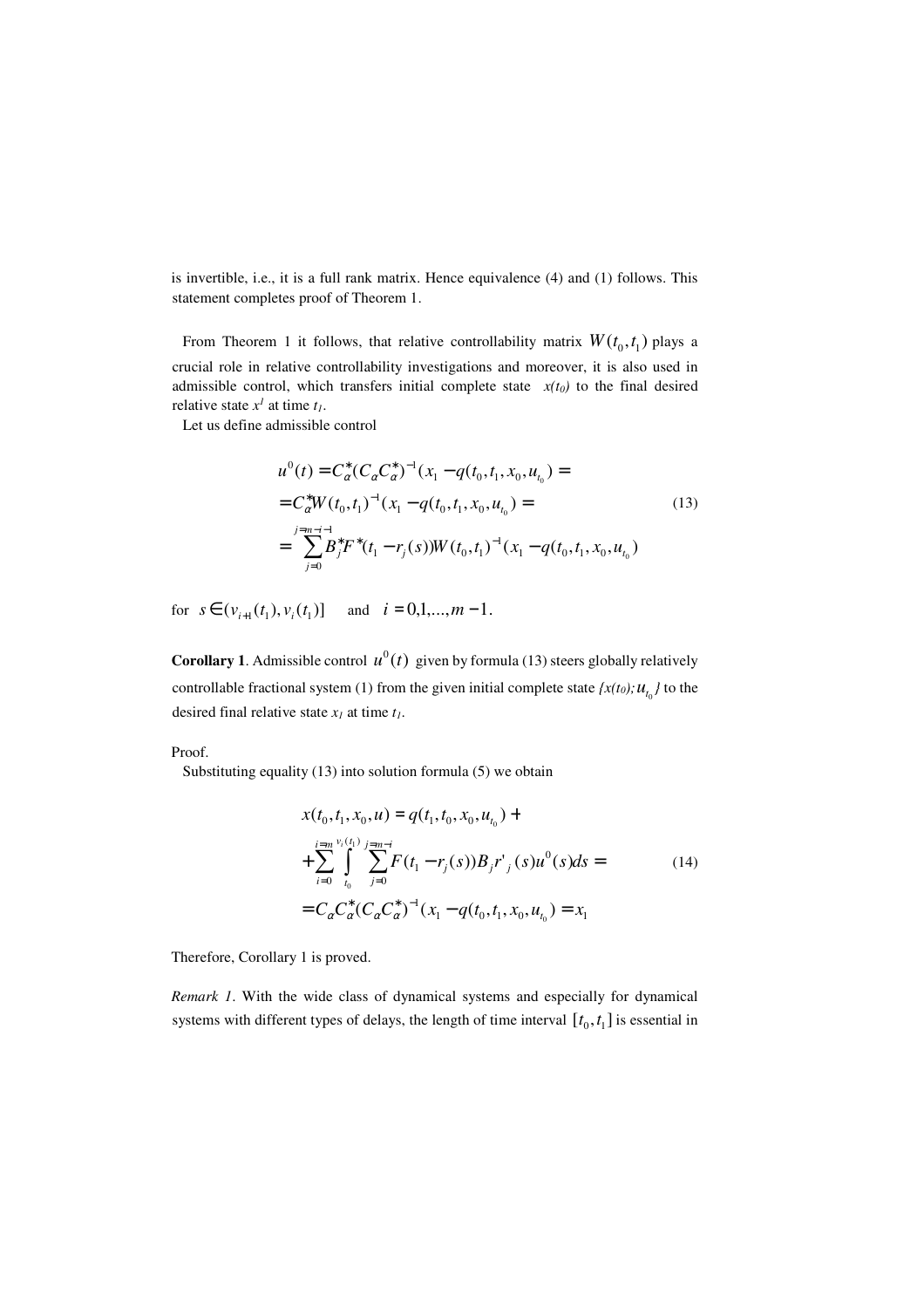controllability discussion. It should be pointed out that if the fractional delayed system (1) is globally relatively controllable on the time interval  $[t_0, t_1]$ , it is also globally relatively controllable on every longer time interval  $[t_0, t_2]$ , where  $t_1 < t_2$  However even for dynamical systems without delays in admissible controls, the opposite statement is not always true, i.e. there are dynamical systems, which are globally controllable on a longer time interval, but are not controllable on a shorter time interval.

*Remark 2*. Let us observe, that from definition 1 it directly follows that the trajectory of the dynamical system between vectors  $x_1$ , and  $x_2$  generally is not prescribed. Therefore, for globally relatively controllable systems generally, there are infinitely many different admissible controls defined on time interval  $[t_0, t_2]$ , which steer the dynamical system from initial vector  $x_1$ , to final vector  $x_2$ . However, admissible control  $u^0$  (t) defined by formula (13) is optimal in the sense that it has minimum value of energy (see e.g. monographs [2] and [24]), so it is called minimum energy control.

#### **4. Fractional systems with multiple constant delays in control**

General results presented in the previous sections may be applied to formulate and to prove necessary and sufficient global relative controllability conditions for systems with multiple constant delays in admissible control. Therefore, now let us consider the special case of a fractional control system (1), i.e. a fractional system with constant multiple delays in admissible control, described by the following equation

$$
D^{\alpha} x(t) = Ax(t) + \sum_{i=0}^{i=M} B_i u(t - h_i).
$$
\n
$$
0 < \alpha \le 1, \qquad t \in [t_0, t_1]
$$
\n(15)

$$
0 = h_0 < h_1 < h_2 < \ldots < h_i < h_{i+1} < \ldots < h_{M-1} < h_M
$$

In this case

$$
v_i(t) = t - h_i
$$
 and  $r_i(t) = t + h_i$ ,  $r'_i(t) = 1$  for  $i = 0,1,...,M$ 

hence,

$$
t_1 - h_M < t_1 - h_{M-1} < \dots < t_1 - h_m = t_0 < \dots < t_1 - h_1 < t_1 \tag{16}
$$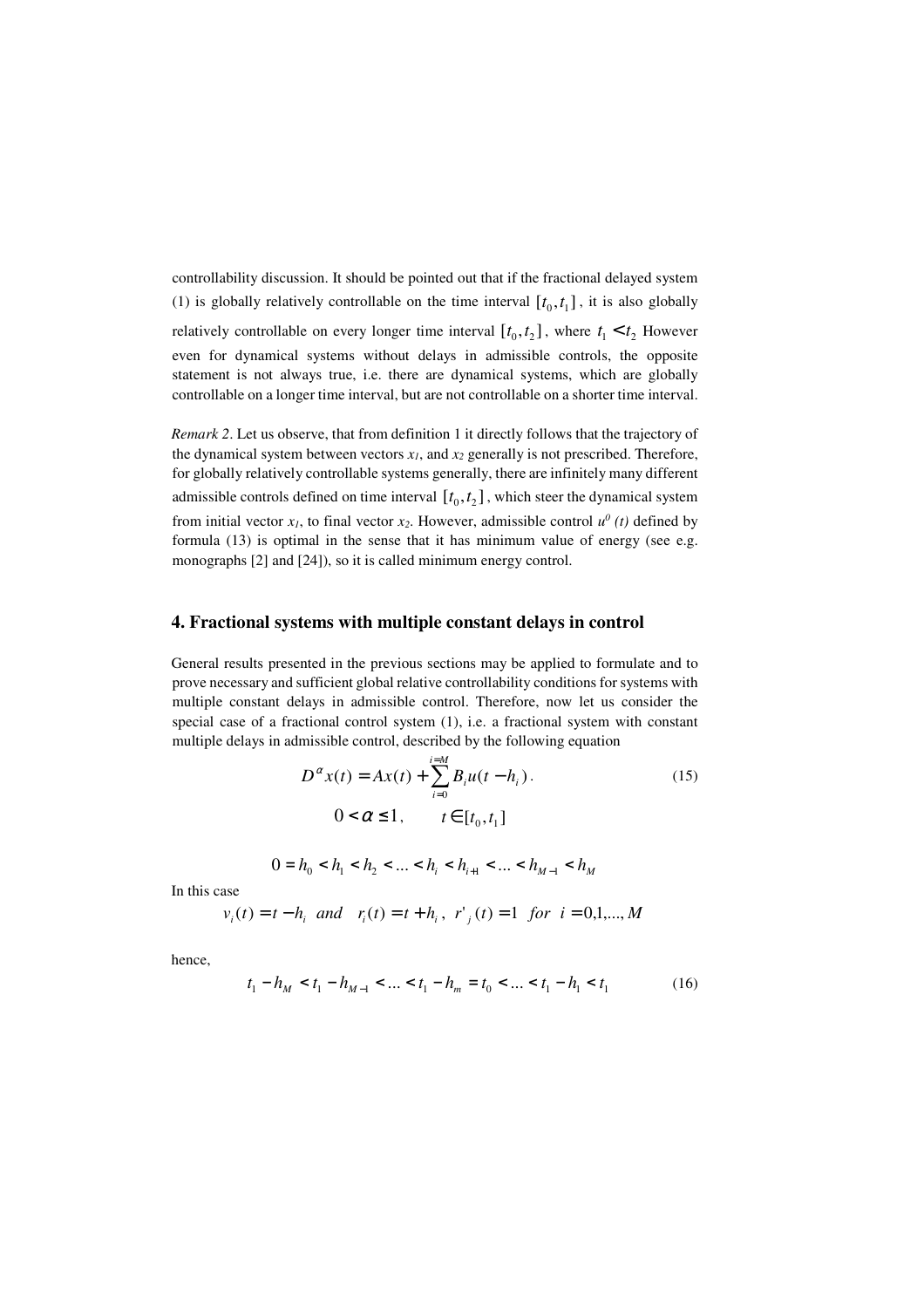In this case the solution of the linear fractional equation (15) in integral form is given by the following equality

$$
x(t_0, t_1, x_0, u_{t_0}, u) = F_0(t_1 - t_0)x_0 +
$$
  
+ 
$$
\sum_{i=0}^{i=m} \int_{v_i(t_0)}^{t_0} F(t_1 - s - h_i)B_i u_{t_0}(s) ds +
$$
  
+ 
$$
\sum_{i=m+1}^{i=M} \int_{v_i(t_0)}^{v_i(t_1)} F(t_1 - s - h_i)B_i u_{t_0}(s) ds +
$$
  
+ 
$$
\sum_{i=0}^{i=m} \int_{t_0}^{v_i(t_1)} \sum_{j=0}^{j=m-i} F(t_1 - s - h_j)B_j u(s) ds
$$
 (17)

Moreover operator

$$
C_{\alpha}(u) = \sum_{i=0}^{i=m-1} \int\limits_{v_{i+1}(t_1)}^{v_i(t_1)} \sum_{j=0}^{j=m-i-1} F(t_1 - s - h_j)) B_j u(s) ds
$$

Similarly, as in the previous section, the linear bounded adjoint operator  $C^*_{\alpha}$  is defined as family adjoint operators  $C_{\alpha}^{i*}$  for *i=0,1,…,m-1*, which are defined on a different time interval as follows

$$
C_{\alpha}^{i*} y = \sum_{j=0}^{j=m-i-1} (F(t_1 - s - h_j)B_j)^* y =
$$
  
= 
$$
\sum_{j=0}^{j=m-i-1} B_j^* F^*(t_1 - s - h_j) y
$$
 (18)

for  $s \in (t_1 - h_{i+1}, t_1 - h_i)$  and  $i = 0, 1, ..., m - 1$ .

Therefore relative controllability matrix  $W(t_1, t_0)$  has the form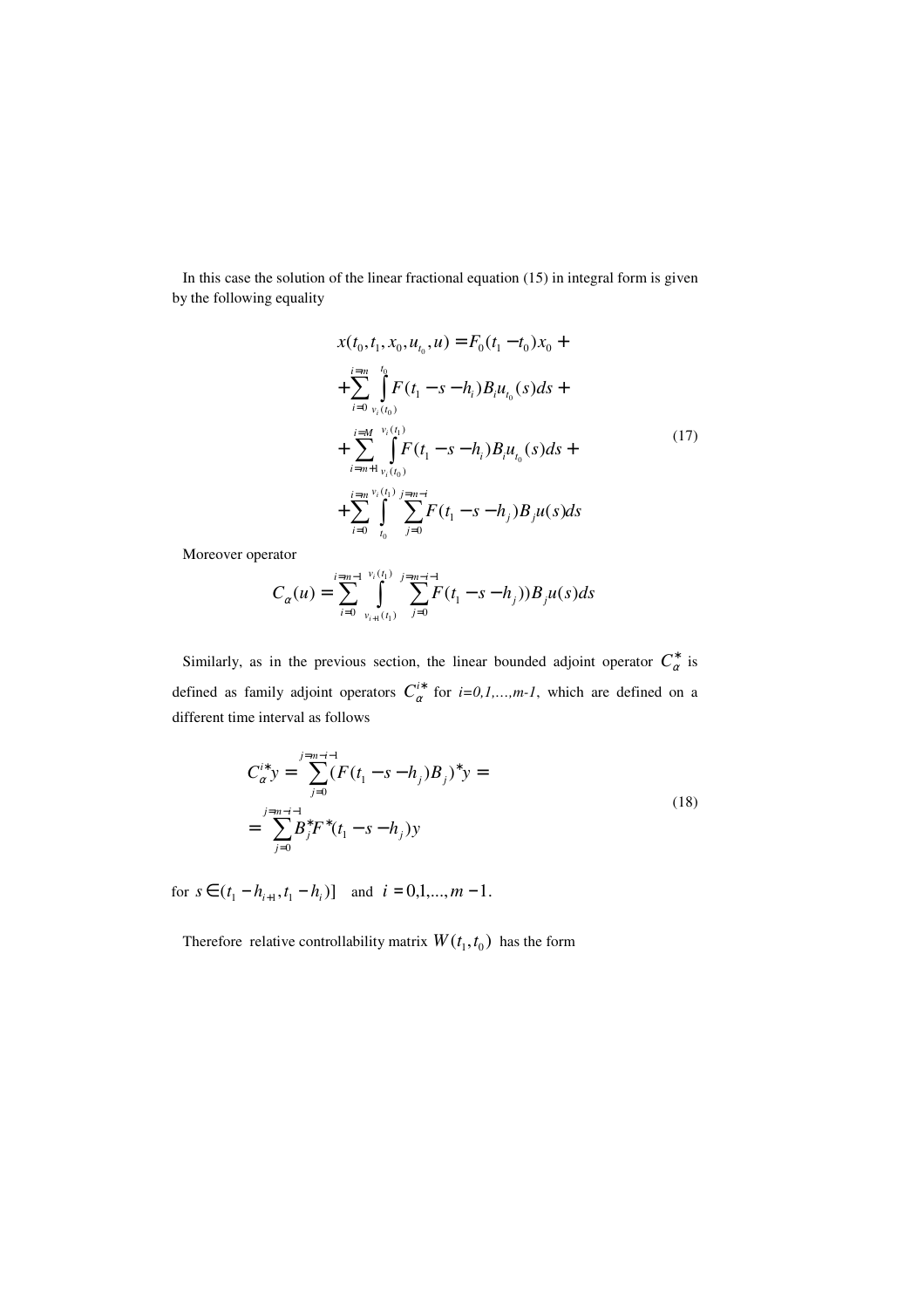$$
W(t_1, t_0) = C_{\alpha} C_{\alpha}^* =
$$
  
\n
$$
= \sum_{i=0}^{i=m-1} \int_{t_1-h_{i+1}}^{t_1-h_i} (\sum_{j=0}^{j=m-i-1} F(t_1 - s - h_j)B_j) \times
$$
  
\n
$$
\times \sum_{j=0}^{j=m-i-1} (F(t_1 - s - h_j)B_j)^* ds =
$$
  
\n
$$
= \sum_{i=0}^{i=m-1} \int_{t_1-h_{i+1}}^{t_1-h_i} (\sum_{j=0}^{j=m-i-1} (F(t_1 - s - h_j)B_j) \times
$$
  
\n
$$
\times \sum_{j=0}^{j=m-i-1} B_j^* F^*(t_1 - s - h_j) ds
$$
 (19)

Let us define admissible control

$$
u^{0}(t) = C_{\alpha}^{*}(C_{\alpha}C_{\alpha}^{*})^{-1}(x_{1} - q(t_{0}, t_{1}, x_{0}, u_{t_{0}})) =
$$
  
\n
$$
= C_{\alpha}^{*}W(t_{0}, t_{1})^{-1}(x_{1} - q(t_{0}, t_{1}, x_{0}, u_{t_{0}})) =
$$
  
\n
$$
= \sum_{j=0}^{j=i} B_{j}^{*}F^{*}(t_{1} - t - h_{j}) \times
$$
  
\n
$$
\times W(t_{0}, t_{1})^{-1}(x_{1} - q(t_{0}, t_{1}, x_{0}, u_{t_{0}}))
$$
\n(20)

for  $s \in (t_1 - h_{i+1}, t_1 - h_i)$  and  $i = 0, 1, ..., m$ .

Substituting admissible control  $u^0(t)$  into solution (17) we obtain

$$
x(t_0, t_1, x_0, u) = q(t_1, t_0, x_0, u_{t_0}) +
$$
  
+ 
$$
\sum_{i=0}^{i=m} \int_{t_0}^{v_i(t_1)} \sum_{j=0}^{j=m-i} F(t_1 - s - h_j)) B_j u^0(s) ds =
$$
  
= 
$$
C_{\alpha} C_{\alpha}^* (C_{\alpha} C_{\alpha}^*)^{-1} (x_1 - q(t_0, t_1, x_0, u_{t_0}) = x_1
$$

 In the next section, as an illustrative example, relative controllability of a fractional linear control system with only one constant point delay in admissible control will be considered.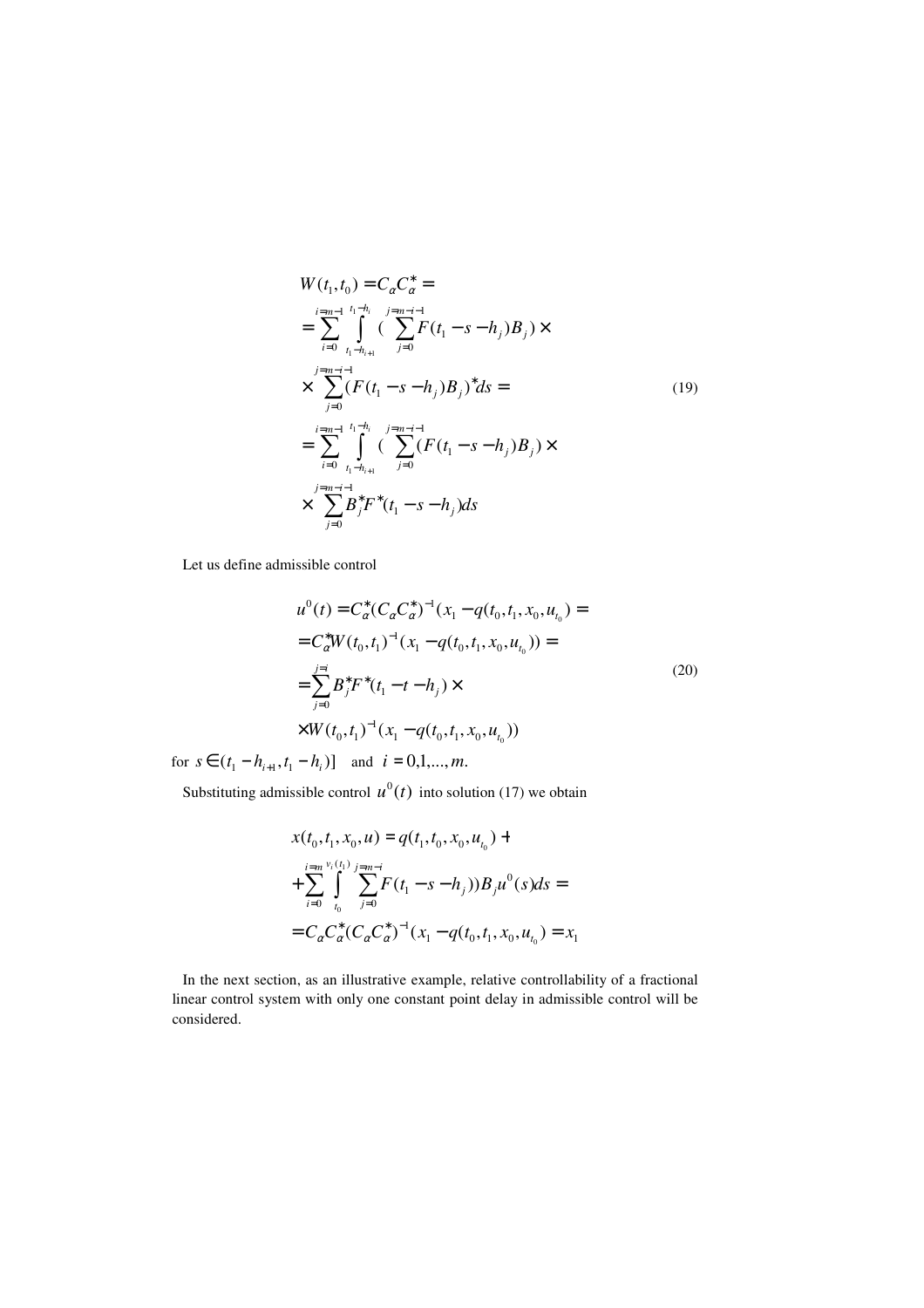## **5. Fractional system with a single constant point delay in control**

In this section let us consider the special case of a fractional control system which is linear. More precisely, we shall discuss the global relative controllability problem for the fractional systems containing only single point constant delay in admissible controls, described by the following fractional differential state equation:

$$
D^{\alpha}(t) = Ax(t) + B_0(t)u(t) + B_1(t)u(t - h)
$$
\n(21)

for 
$$
0 < \alpha \le 1
$$
,  $t \in [t_0, t_1]$ .

with initial complete state

$$
x(t_0) = x_0 \in R^n, \ \ u(t) = u_{t_0}(t), \ t \in [t_0 - h, t_0]
$$
\n
$$
(22)
$$

In this case we have

$$
v_0(t) = t
$$
,  $r_0(t) = t$ ,  $r'_1(t) = 1$ ,  $r_1(t) = t + h$ ,  $r'_1(t) = 1$ 

Since for  $t \in [t_0, t_1]$  and  $t_1 \le t_0 + h$  fractional system (21) in fact works as a system without delays in control, let us assume that the final time *t1* satisfies the following inequality,  $t_0 + h < t_1$ . Similarly, as in the previous sections, in this special case it is also more convincing to present integral relative controllability operator  $C_\alpha(u)$  in two equivalent simple integral forms:

$$
C_{\alpha}(u) = \int_{t_0}^{t_1} F(t_1 - s)B_0 u(s)ds + \int_{t_0+h}^{t_1} F(t_1 - s - h)B_1 u(s)ds =
$$
  
= 
$$
\int_{t_0}^{t_0+h} F(t_1 - s)B_0 u(s)ds + \int_{t_0+h}^{t_1} (F(t_1 - s)B_0 + F(t_1 - s - h)B_1)u(s)ds
$$
 (23)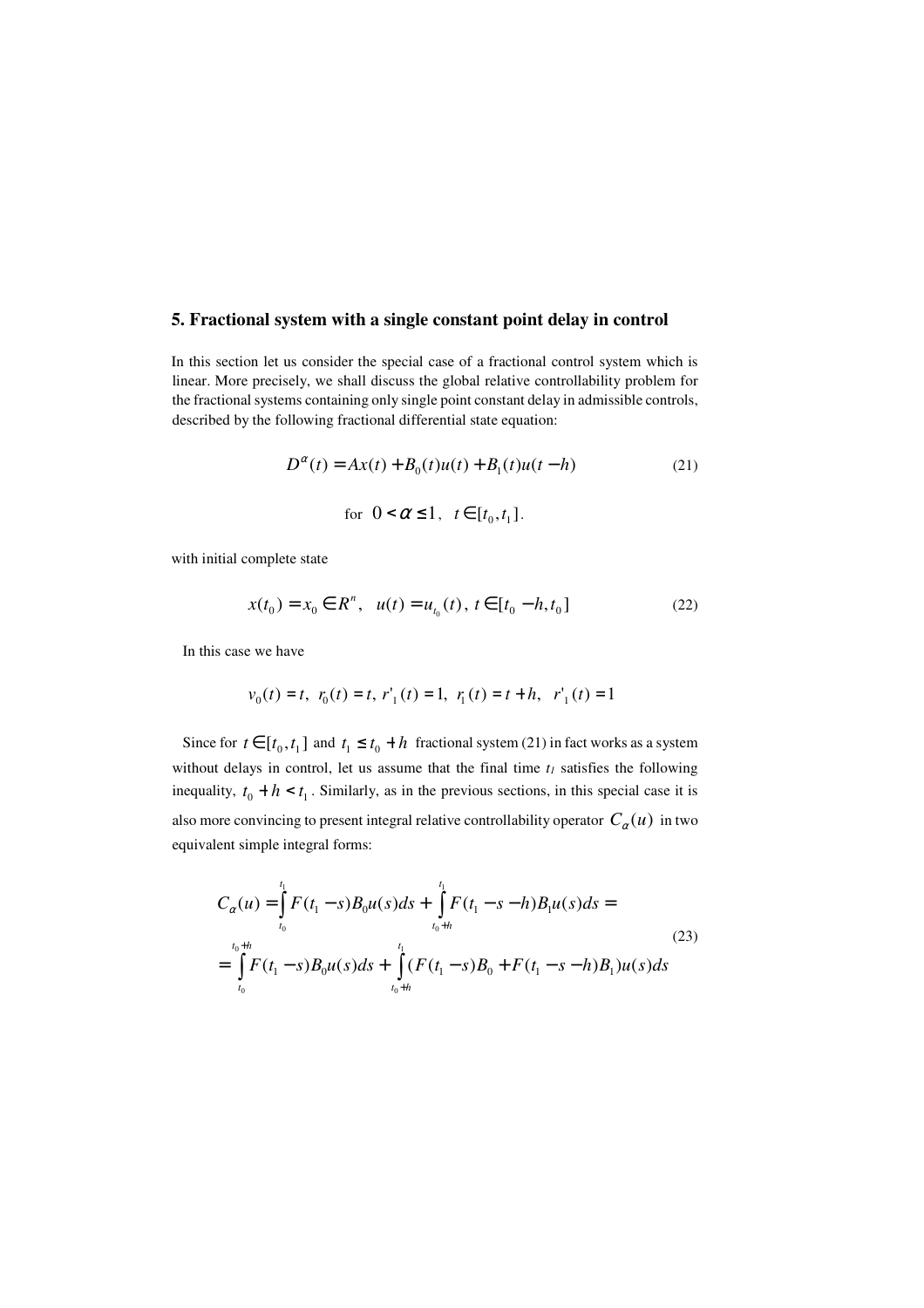However from a computations point of view, it is better to take into consideration the second part of the integral formula (23). Thus we obtain adjoint relative controllability operator  $C_{\alpha}^{*}(u)$  defined by two equalities in two different separated time intervals.

$$
C_{\alpha}^* y = ((F(t_1 - t)B_0)^* + (F(t_1 - t - h)B_1)^*) y =
$$
  
=  $(B_0^* F^*(t_1 - t) + B_1^* F^*(t_1 - t - h)) y$ 

for  $t \in (t_0 + h, t_1]$ 

and

$$
C_{\alpha}^{*} y = (F(t_{1} - t)B_{0})^{*} y = B_{0}^{*} F^{*}(t_{1} - t) y
$$

for  $t \in (t_0, t_0 + h]$ 

Thus the relative controllability matrix is given by the following equality

$$
W(t_1, t_0) = C_{\alpha} C_{\alpha}^* =
$$
  
\n
$$
= \int_{t_0}^{t_0+h} F(t_1 - s) B_0 B_0^* F^*(t_1 - s) ds +
$$
  
\n
$$
+ \int_{t_0+h}^{t_1} (F(t_1 - s) B_0 + F(t_1 - s - h) B_1) \times
$$
  
\n
$$
\times (F(t_1 - s) B_0 + F(t_1 - s - h) B_1)^* ds =
$$
  
\n
$$
= \int_{t_0}^{t_0+h} F(t_1 - s) B_0 B_0^* F^*(t_1 - s) ds +
$$
  
\n
$$
+ \int_{t_0+h}^{t_1} (F(t_1 - s) B_0 + F(t_1 - s - h) B_1) \times
$$
  
\n
$$
\times (B_0^* F^*(t_1 - s) + B_1^* F^*(t_1 - s - h)) ds
$$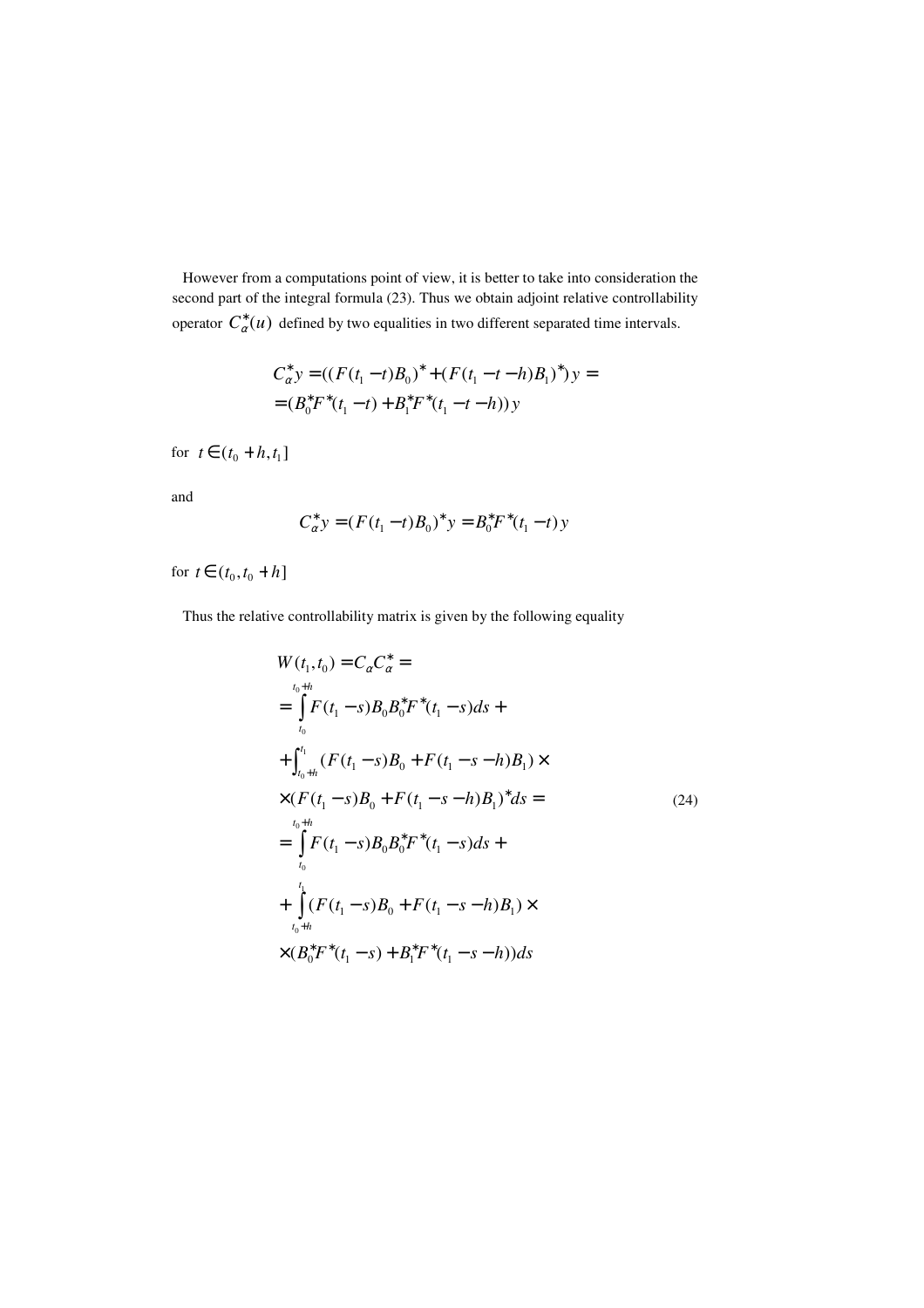Using formulas defining operators  $C_\alpha$ ,  $C^*_\alpha$  and matrix  $W(t_0, t_1)$  it is possible to find admissible control  $u^0(t)$ , which steers the initial complete  $\{x_0, u_{t_0}\}$  state to the desired final relative state  $x_1 \in R^n$  at time  $t_1$ .

$$
u^{0}(t) = C_{\alpha}^{*}(C_{\alpha}C_{\alpha}^{*})^{-1}(x_{1} - q(t_{0}, t_{1}, x_{0}, u_{t_{0}})) =
$$
  
\n
$$
= C_{\alpha}^{*}W(t_{0}, t_{1})^{-1}(x_{1} - q(t_{0}, t_{1}, x_{0}, u_{t_{0}})) =
$$
  
\n
$$
= B_{0}^{*}F^{*}(t_{1} - t)W(t_{0}, t_{1})^{-1}(x_{1} - q(t_{0}, t_{1}, x_{0}, u_{t_{0}}))
$$
\n(25)

for  $t \in (t_0, t_0 + h]$ 

and

$$
u^{0}(t) = C_{\alpha}^{*}(C_{\alpha}C_{\alpha}^{*})^{-1}(x_{1} - q(t_{0}, t_{1}, x_{0}, u_{t_{0}})) =
$$
  
\n
$$
= C_{\alpha}^{*}W(t_{0}, t_{1})^{-1}(x_{1} - q(t_{0}, t_{1}, x_{0}, u_{t_{0}})) =
$$
  
\n
$$
= (B_{0}^{*}F^{*}(t_{1} - t) + B_{1}^{*}F^{*}(t_{1} - t - h)) \times
$$
  
\n
$$
\times W(t_{0}, t_{1})^{-1}(x_{1} - q(t_{0}, t_{1}, x_{0}, u_{t_{0}}))
$$
\n(26)

for  $t \in (t_0 + h, t_1]$ 

 In order to prove the above statement, it is enough to substitute admissible control  $u^0(t)$  given by (26) into integral solution (17) of the fractional control system (1). Thus we verify that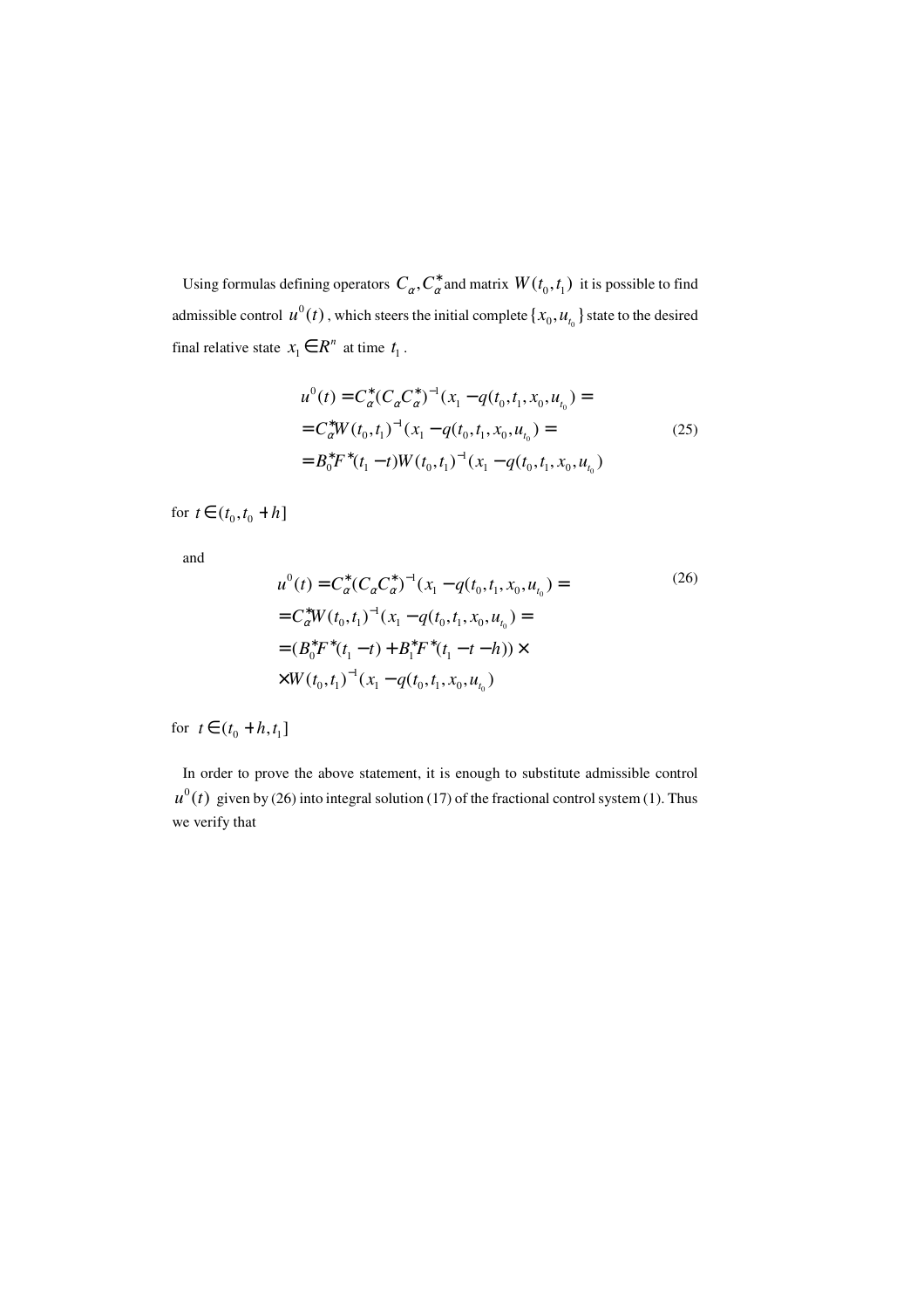$$
x(t_0, t_1, x_0, u) = q(t_1, t_0, x_0, u_{t_0}) +
$$
  
+ 
$$
\int_{t_0}^{t_0+h} F(t_1 - s) B_0 B_0^* F^*(t_1 - s) \times
$$
  

$$
\times W(t_0, t_1)^{-1} (x_1 - q(t_0, t_1, x_0, u_{t_0}) ds +
$$
  
+ 
$$
\int_{t_0+h}^{t_1} (F(t_1 - s) B_0 + F(t_1 - s - h) B_1) \times
$$
  

$$
\times (B_0^* F^*(t_1 - s) + B_1^* F^*(t_1 - s - h)) \times
$$
  
= 
$$
\times W(t_0, t_1)^{-1} (x_1 - q(t_0, t_1, x_0, u_{t_0}) ds \times
$$
  

$$
\times C_{\alpha} C_{\alpha}^* (C_{\alpha} C_{\alpha}^*)^{-1} (x_1 - q(t_0, t_1, x_0, u_{t_0}) = x_1
$$

Hence the desired final relative state is reached.

### **6. Example**

Let us consider the fractional control system (21) with the following data:

$$
x(t) = \begin{bmatrix} x_1(t) \\ x_2(t) \end{bmatrix} \in R^2, \quad A = \begin{bmatrix} 1 & 0 \\ 0 & 1 \end{bmatrix}, \quad t \in [t_0, t_1] = [0, 2] \tag{28}
$$
  

$$
u(t) \in R, \quad u_0(t) = 0, \quad t \in [t_0 - h, t_0] = [-1, 0]
$$
  

$$
M = 1, \quad B_0 = \begin{bmatrix} 1 \\ 0 \end{bmatrix}, \quad B_1 = \begin{bmatrix} 0 \\ 1 \end{bmatrix}
$$

For the diagonal matrix *A* given above, matrix

$$
F(t) = \sum_{k=0}^{\infty} \frac{A^k t^{(k+1)\alpha - 1}}{\Gamma((k+1)\alpha)}
$$

is also a diagonal matrix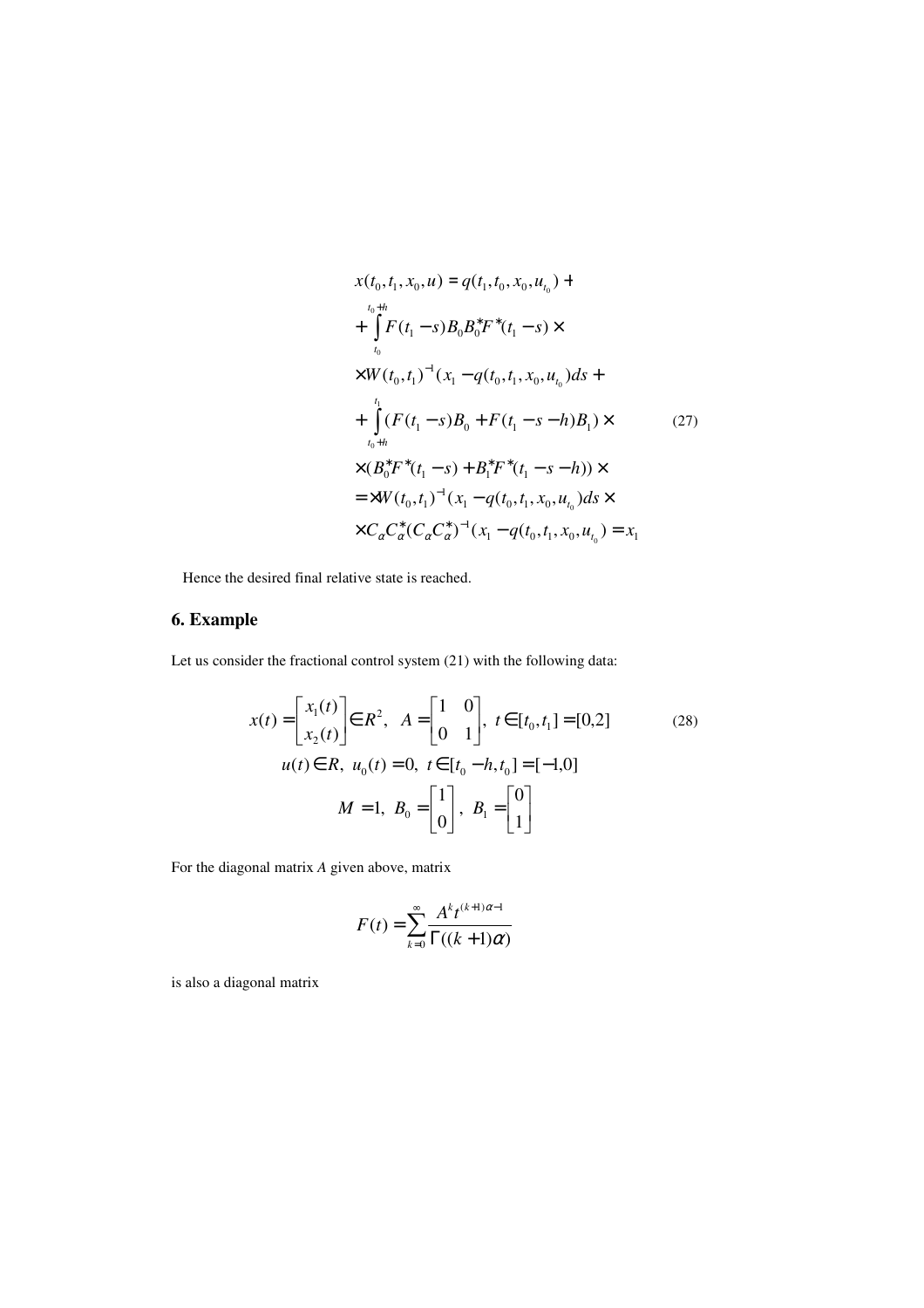$$
F(t_1 - s) = \begin{bmatrix} f_{11}(t_1 - s) & 0 \\ 0 & f_{22}(t_1 - s) \end{bmatrix},
$$

with positive elements  $f_{11}(t_1 - s) > 0$  and  $f_{22}(t_1 - s) > 0$  on the main diagonal for  $s \in [t_0 - h, t_1] = [-1, 2]$ .

 Let us consider two cases. The first case is for given final time  $t_1 \in [t_0, t_0 + h] = [0,1]$ .

Since both matrices  $F(t_1 - s)$  and  $F^*(t_1 - s)$  are diagonal matrices, then in this case relative controllability matrix  $W(t_1, t_0)$  given by (24) has the following form

$$
W(t_1, t_0) = C_{\alpha} C_{\alpha}^* = \int_{t_0}^{t_0 + h} F(t_1 - s) B_0 B_0^* F^*(t_1 - s) ds =
$$
  
= 
$$
\int_0^1 F(t_1 - s) \begin{bmatrix} 1 & 0 \\ 0 & 0 \end{bmatrix} F^*(t_1 - s) ds = \int_0^1 \begin{bmatrix} f_{11}^2(t_1 - s) & 0 \\ 0 & 0 \end{bmatrix} ds
$$
 (29)

and of course is singular, so taking into account Theorem 1, fractional system (25) is not relatively controllable on the time interval  $[0,1]$ .

Now let us assume that final time  $t_1 > t_0 + h = 1$ . In this case relative controllability matrix  $W(t_1, t_0)$  is as follows

$$
W(t_1, t_0) = C_{\alpha} C_{\alpha}^* =
$$
  
=  $\int_0^1 F(t_1 - s) B_0 B_0^* F^*(t_1 - s) ds +$   
+  $\int_1^{t_1} (F(t_1 - s) B_0 + F(t_1 - s - h) B_1) \times$   
 $\times (B_0^* F^*(t_1 - s) + B_1^* F^*(t_1 - s - h)) ds$  (30)

Substituting parameters of the fractional system (28) we obtain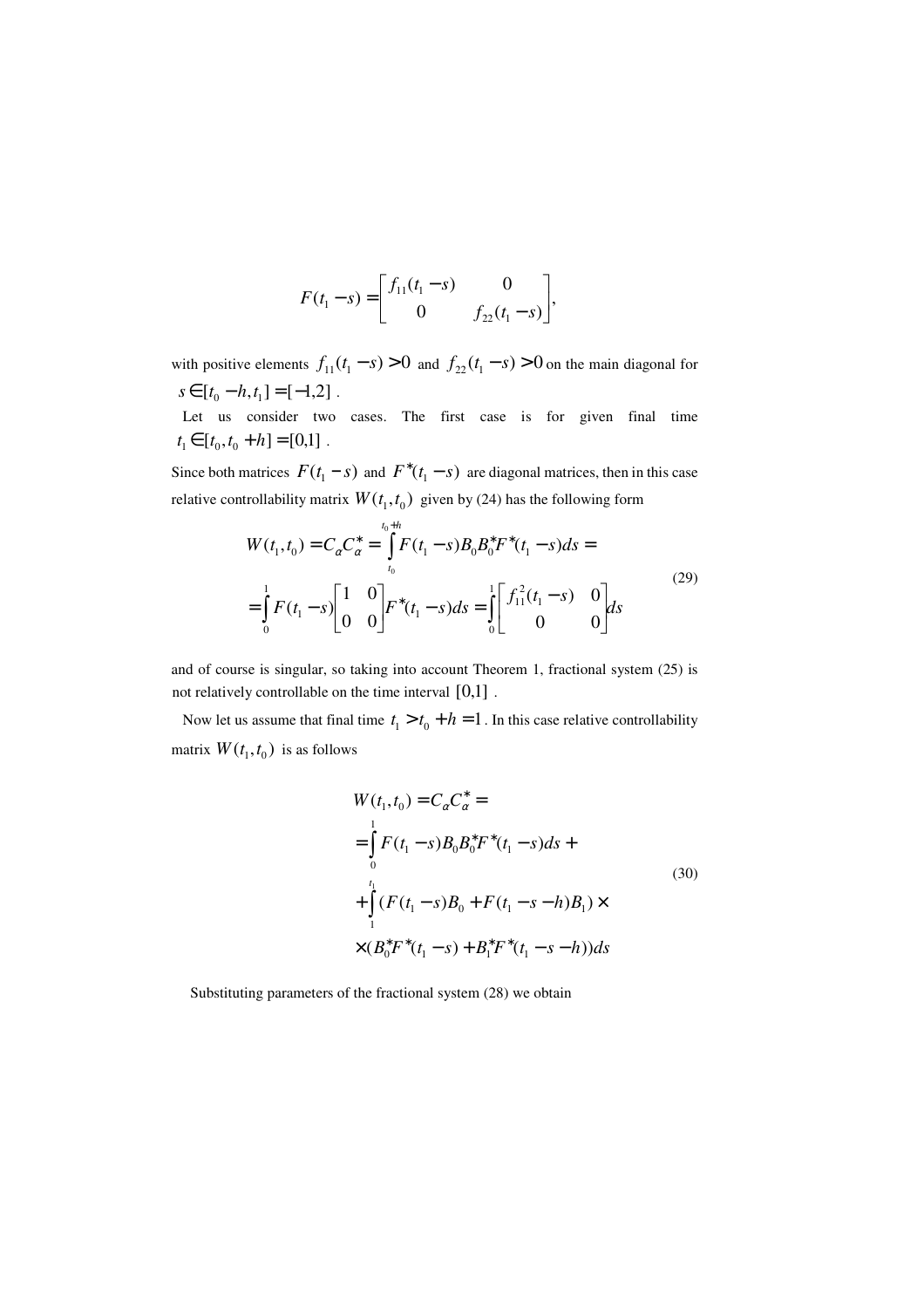$$
W(t_0, t_1) = \int_0^1 \begin{bmatrix} f_{11}^2(t_1 - s) & 0 \\ 0 & 0 \end{bmatrix} ds +
$$
  
+ 
$$
\int_1^t \begin{bmatrix} f_{11}(t_1 - s) \\ f_{22}(t_1 - s) \end{bmatrix} [f_{11}(t_1 - s) \quad f_{22}(t_1 - s)] ds =
$$
  
= 
$$
\int_0^1 \begin{bmatrix} f_{11}^2(t_1 - s) & 0 \\ 0 & 0 \end{bmatrix} ds +
$$
  
+ 
$$
\int_1^t \begin{bmatrix} f_{11}(t_1 - s) \\ f_{22}(t_1 - s) \end{bmatrix} [f_{11}(t_1 - s) \quad f_{22}(t_1 - s)] ds
$$

Therefore, the relative controllability matrix is given by the following formula

$$
W(t_0, t_1) = \int_0^1 \begin{bmatrix} f_{11}^2(t_1 - s) & 0 \\ 0 & 0 \end{bmatrix} ds +
$$
  
+ 
$$
\int_1^{t_1} \begin{bmatrix} f_{11}^2(t_1 - s) & f_{11}(t_1 - s) f_{22}(t_1 - s) \\ f_{11}(t_1 - s) f_{22}(t_1 - s) & f_{22}^2(t_1 - s) \end{bmatrix} ds
$$

Hence in this case the relative controllability matrix  $W(t_1, t_0)$  is nonsingular and system (28) is globally relatively controllable.

 From this example it directly follows that global relative controllability of fractional control systems with delays in admissible controls, strongly depends on the length of the time interval  $[t_0, t_1]$ .

# **7. Fractional systems with distributed delays in control**

In this section linear, fractional control systems with distributed delays in admissible control are considered. These control systems are extensions of systems with lumped point delays in control and are represented by the following fractional differential state equation [2], [19], [26]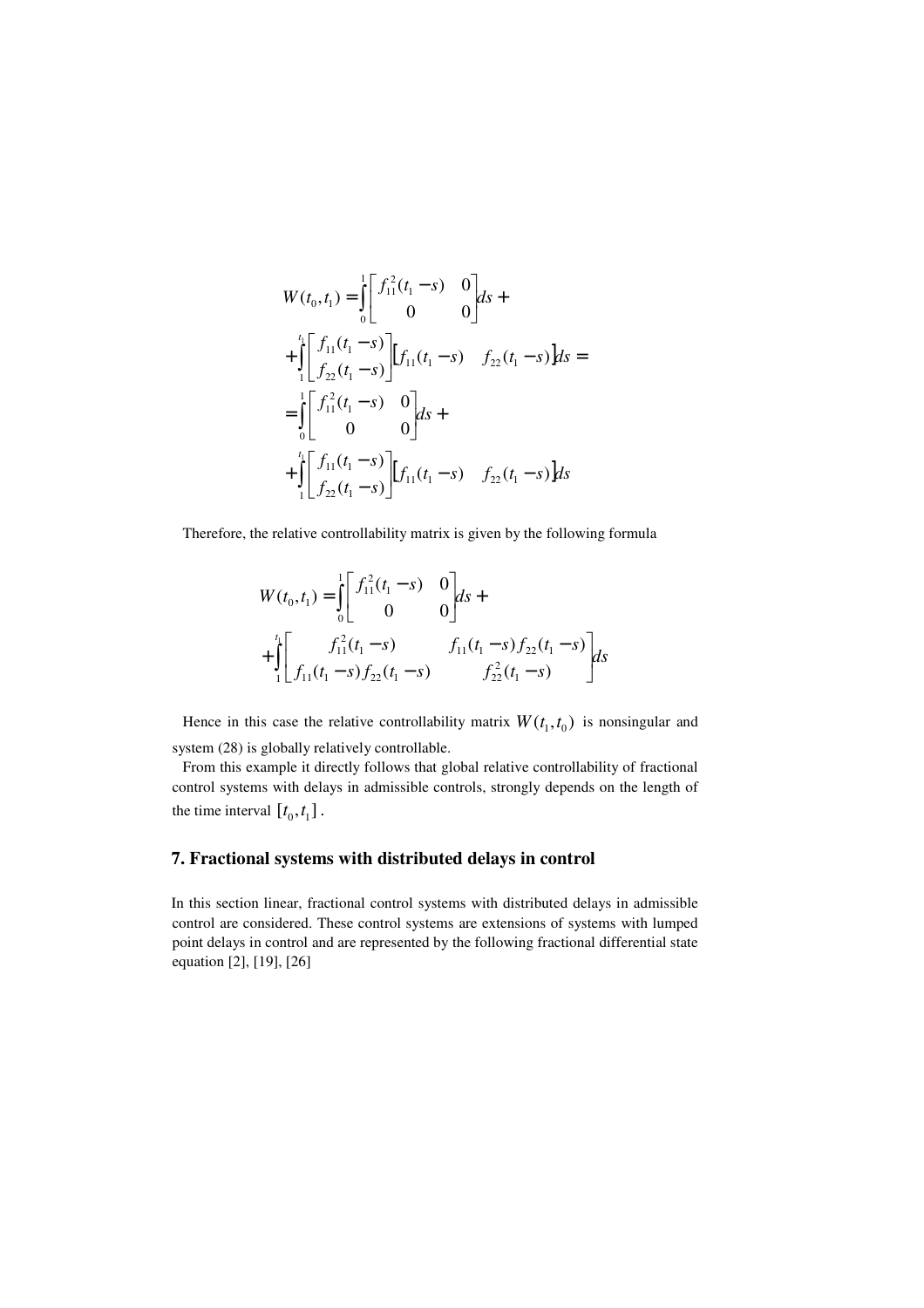$$
D^{\alpha}x(t) = Ax(t) + \int_{-h}^{0} d_{\tau}B(t, \tau)u(t + \tau) \qquad t \in [t_0, t_1] \tag{31}
$$

where

 $x(t_0) = x_0 \in R^n$  is the given initial condition

 $u_{t_0}(t)$ ,  $t \in [t_0 - h, t_0]$  is the given initial admissible control

integral term is in the Lebesque-Stieltjes sense [6], [8], [9] with respect to  $\tau$ ,

*B*( $t, \tau$ ) is *n×p* dimensional matrix continuous in *t* for fixed  $\tau$  and of bounded variation

in  $\tau$  on *[-h,0]* for each  $t \in [t_0, t_1]$  and continuous from left in  $\tau$  on the interval *(-h,0)*.

Using matrices  $F_0(t)$  and  $F(t)$ , which are dependent on  $\alpha$ , the solution of differential equation (1) can be expressed in integral form as follows

$$
x(t_0, t_1, x_0, u_{t_0}, u) = F_0(t_1) x_0 + \int_{t_0}^{t_1} F(t_1 - s) \left[ \int_{-h}^{0} d_{\tau} B(s, \tau) u(s + \tau) \right] ds
$$
\n(32)

 Now, using unsymmetric Fubini theorem (see e.g. [6] and [8] for more details) and changing the order of integration in the last term we have [2], [19], [26]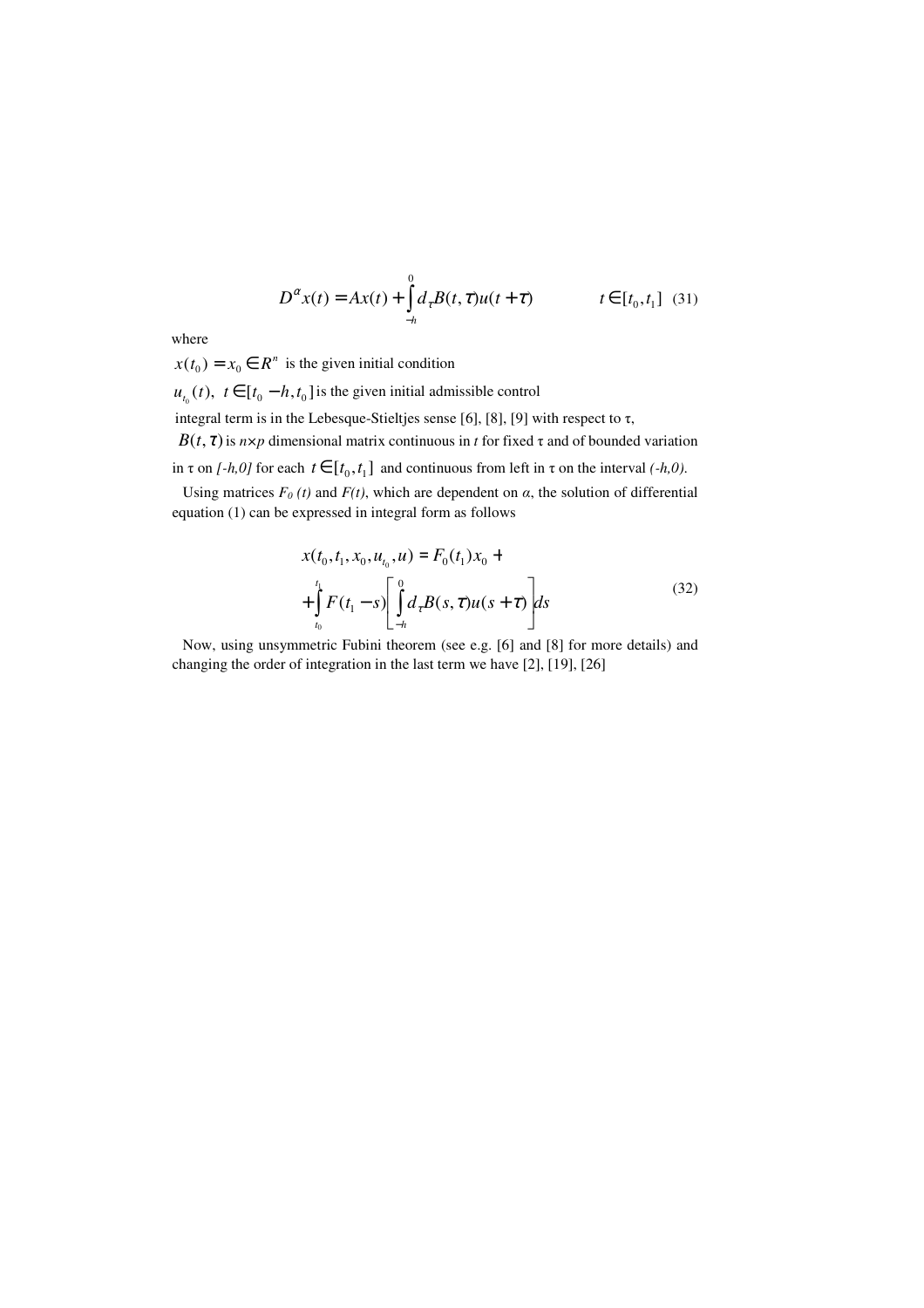$$
x(t_0, t_1, x_0, u_{t_0}, u) = F_0(t_1) x_0 +
$$
  
+ 
$$
\int_{-h}^{0} dB_{\tau} \left[ \int_{t_0}^{t_1} F(t_1 - s) B(s, \tau) u(s) ds \right] =
$$
  
= 
$$
F_0(t_1) x_0 + \int_{-h}^{0} dB_{\tau} \left[ \int_{\tau}^{t_0} F(t_1 - (s - \tau)) B(s - \tau, \tau) u_{t_0}(s) ds \right] +
$$
  
+ 
$$
\int_{-h}^{0} dB_{\tau} \left[ \int_{t_0}^{t_1 + \tau} F(t_1 - (s - \tau)) B(s - \tau, \tau) u(s) ds \right] =
$$
  
= 
$$
F_0(t_1) x_0 + \int_{-h}^{0} dB_{\tau} \left[ \int_{\tau}^{t_0} F(t_1 - (s - \tau)) B(s - \tau, \tau) u_{t_0}(s) ds \right] +
$$
  
+ 
$$
\int_{t_0}^{t_1} \left[ \int_{-h}^{0} F(t_1 - (s - \tau)) d_{\tau} B_{t_1}(s - \tau, \tau) \right] u(s) ds
$$
 (s)

where

$$
B_{t_1}(s,\tau) = \begin{cases} B(s,\tau), & s \le t_1, \\ 0, & s > t_1 \end{cases}
$$

 The first two terms in formula (33) are dependent on the given initial relative state  ${x_0, u_{t_0}}$  and in fact do not depend on admissible control  $u(t)$ ,  $t \ge t_0$ . Therefore let us introduce the following notation

$$
q(t_1, t_0, x_0, u_{t_0}) = F_0(t_1) x_0 +
$$
  
+ 
$$
\int_{-h}^{0} dB_{\tau} \left[ \int_{t_0 + \tau}^{t_0} F(t_1 - (s - \tau)) B(s - \tau, \tau) u_{t_0}(s) ds \right]
$$
 (34)

where  $dB_t$  denotes the Lebesque-Stieltjes integration [6], [8], [9] with respect to the variable  $\tau$  in the matrix function  $B(t, \tau)$ .

Changing variables in the integral term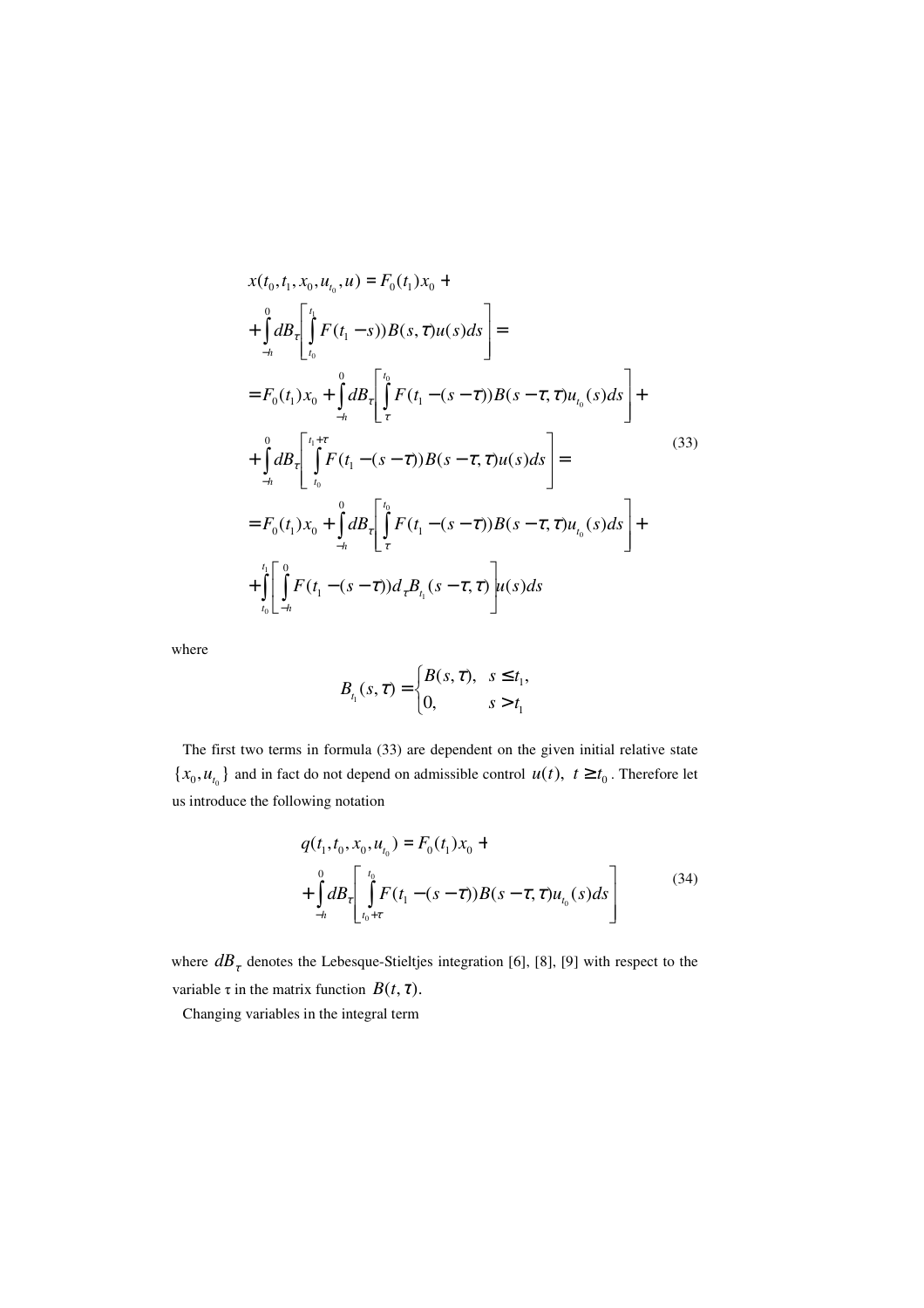$$
\left[\int_{-h}^{0} d_{\tau} B(s,\tau) u(s+\tau)\right]
$$

and taking into account the form of solution (34) we obtain

$$
x(t_0, t_1, x_0, u_{t_0}, u) = q(t_1, t_0, x_0, u_{t_0}) +
$$
  
+ 
$$
\int_{t_0}^{t_1} \left[ \int_{-h}^{0} F(t_1 - (s - \tau)) d_{\tau} B_{t_1}(s - \tau, \tau) \right] u(s) ds
$$
 (35)

 Similarly, as in the previous sections, let us introduce relative controllability operator  $C_{\alpha}(t_1)$  and its adjoint operator  $C_{\alpha}^*(t_1)$ 

$$
C_{\alpha}(t_1)u = \int_{t_0}^{t_1} (\int_{-h}^{0} F(t_1 - (s - \tau))d_{\tau}B_{t_1}(s - \tau, \tau))u(s)ds
$$
 (36)

$$
C_{\alpha}^{*}(t_{1}) y = \left(\int_{-h}^{0} F(t_{1} - (s - \tau)) d_{\tau} B_{t_{1}}(s - \tau, \tau)\right)^{*} y \tag{37}
$$

Finally let us define *n×n* dimensional relative controllability matrix

$$
W(t_0, t_1) = C_{\alpha}(t_1) C_{\alpha}^*(t_1) =
$$
  
= 
$$
\int_{t_0}^{t_1} (\int_{-h}^{0} F(t_1 - (s - \tau)) d_{\tau} B_{t_1}(s - \tau, \tau)) (\int_{-h}^{0} F(t_1 - (s - \tau)) d_{\tau} B_{t_1}(s - \tau, \tau))^* ds
$$
  

$$
= (38)
$$

**Corollary 2.** Fractional system (31) with distributed delay in admissible control is globally relatively controllable on time interval  $[t_0, t_1]$  if and only if the relative controllability matrix (38) is nonsingular.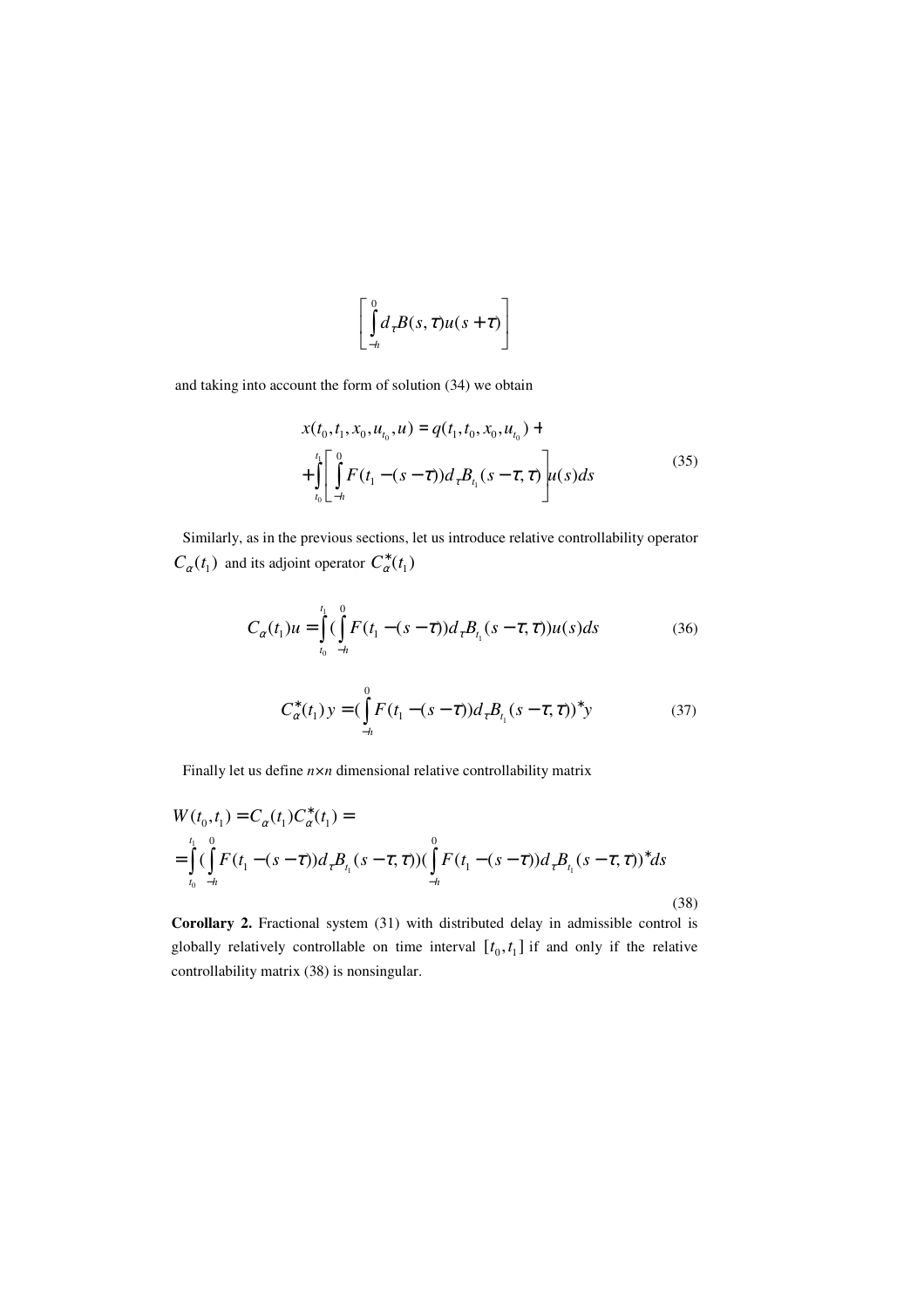Proof. From the global relative controllability definition it directly follows, that for relatively controllable fractional system (31) the operator relative controllability operator  $C_{\alpha}(t_1)$  is onto. On the other hand by Theorem 1 this is equivalent, that relative controllability matrix  $W(t_0, t_1)$  is nonsingular. Therefore Corollary 2 follows.

 For a globally relative controllability fractional system with distributed delay (31) it is possible to find an admissible control, which transforms the given initial complete state to any final relative state at time  $|t_{\rm l}$  . Since relative controllability matrix  $W(t_{\rm 0}, t_{\rm l})$ is a nonsingular matrix then its inverse is well defined. Therefore let us define admissible control as follows

$$
u^{0}(t) = C_{\alpha}^{*}(t_{1})W^{-1}(t_{0}, t_{1})(x_{1} - F_{0}(t_{1})x_{0} -
$$
  

$$
-\int_{-h}^{0} dB_{\tau}\left[\int_{t_{0}+T}^{t_{0}} F(t_{1} - (s-\tau))B(s-\tau, \tau)u_{t_{0}}(s)ds\right] =
$$
  

$$
= C_{\alpha}^{*}(t_{1})W^{-1}(t_{0}, t_{1})(x_{1} - q(t_{0}, t_{1}, x_{0}, u_{t_{0}}))
$$
 (39)

where complete initial state and the final relative state vector are chosen arbitrarily.

Inserting  $u^0(t)$  given by (39) into solution formula (33) and taking into account equalities  $(36)$ ,  $(37)$  and  $(38)$  we have

$$
x(t_0, t_1, x_0, u_{t_0}, u) = q(t_1, t_0, x_0, u_{t_0}) +
$$
  
+ 
$$
\int_{t_0}^{t_1} \left[ \int_{-h}^{0} F(t_1 - (s - \tau)) d_{\tau} B_{t_1}(s - \tau, \tau) \right] u^0(s) ds =
$$
  
= 
$$
q(t_1, t_0, x_0, u_{t_0}) +
$$
  
+ 
$$
C_{\alpha}(t_1) C_{\alpha}^*(t_1) W^{-1}(t_0, t_1) (x_1 - q(t_1, t_0, x_0, u_{t_0})) =
$$
  
= 
$$
q(t_1, t_0, x_0, u_{t_0}) +
$$
  
+ 
$$
W(t_0, t_1) W^{-1}(t_0, t_1) (x_1 - q(t_1, t_0, x_0, u_{t_0})) = x_1
$$
 (40)

Thus the admissible control  $u^0(t)$  transfers the initial complete state to the desired final vector at time  $t_1$ .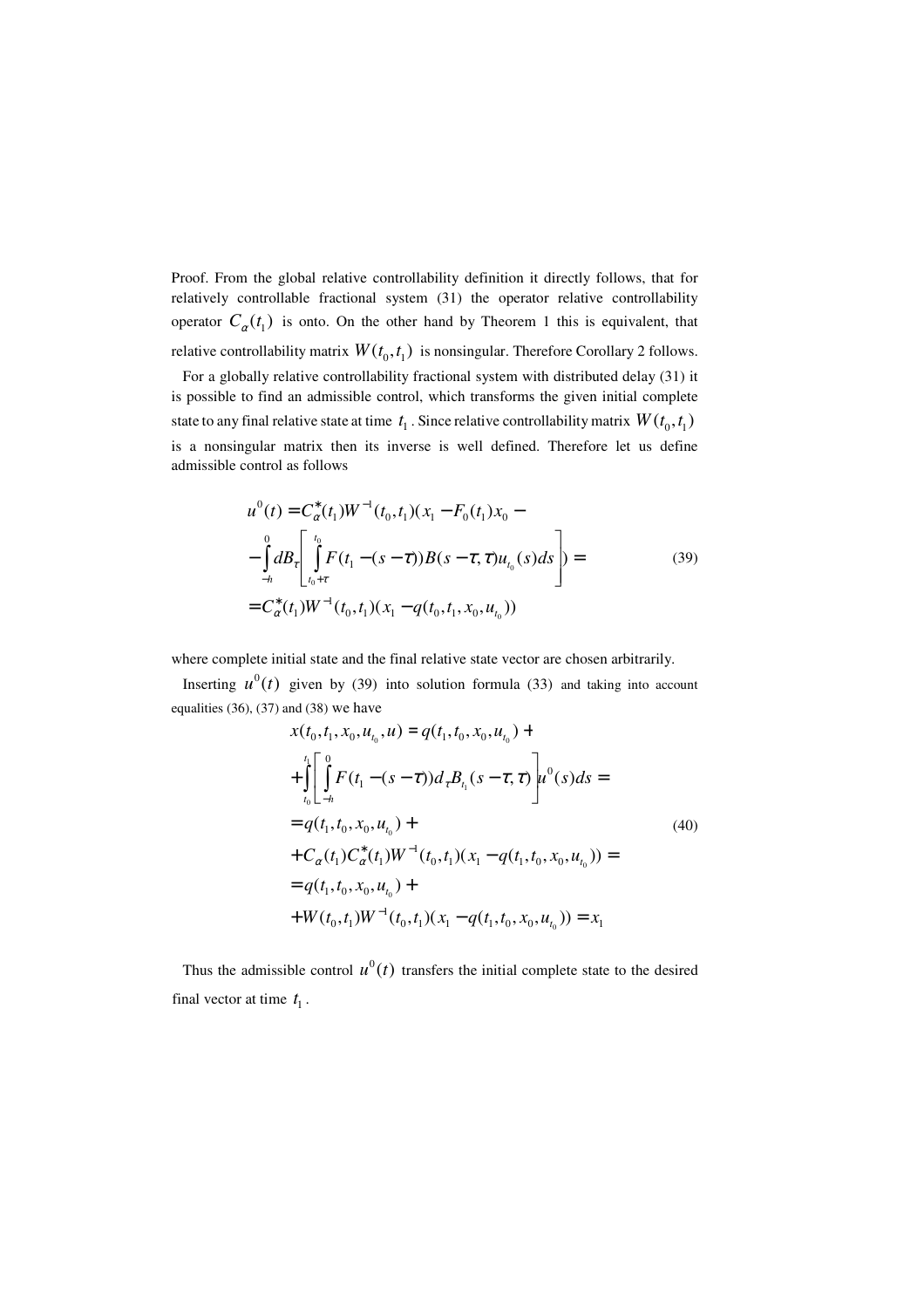#### **8. Conclusions**

The main result of this chapter is to show and thus prove that global relative controllability of fractional control systems with delays in admissible control is equivalent to non-singularity of a suitably defined square relative controllability matrix.

 Using a suitably defined relative controllability matrix for global relatively controllable systems steering admissible control is proposed, which steers the system from the given initial complete state to the desired final relative state. Moreover, at the beginning of the chapter some remarks and comments on the existing literature on controllability results for different types of linear continuous-time and discrete-time fractional dynamical system are also presented.

 Using a functional analysis approach, the controllability results presented in this chapter may be extended in many different ways. First of all, using a relative controllability matrix, relative controllability problems for semilinear fractional control systems with different types of delays not only in admissible controls but also in the state variables recently considered in papers [26], [30], [31], [36].

 The second possibility is to formulate and prove the necessary and sufficient conditions for relative controllability of fractional control systems with different orders of derivatives, applying methods and concepts proposed in paper [15].

 The third direction is to consider infinite dimensional control systems by applying functional analysis methods and concepts (see monographs [20] and [24]). Since in this case, relative state space is infinite dimensional space, then several additional concepts of controllability should be introduced, namely: approximate absolute controllability and exact absolute controllability, approximate relative controllability and exact relative controllability.

 In last few years nonlinear or semilinear fractional control systems have been discussed in the literature, e,g. in papers [26], [27], [36]. However so far, only little known reports on global or local relative controllability have been published. It follows from the fact that for nonlinear or semilinear fractional systems, we do not know the exact form of the solution for the nonlinear state equation. Relative controllability conditions for semilinear fractional systems with dominated linear parts are discussed in the paper [36] under the assumption that the linear part is relatively controllable and the nonlinear part satisfies certain inequality.

 Generally in the case of semilinear or nonlinear fractional control systems, different techniques are used. The most popular is the fixed-point technique. For example, it is possible to use Banach fixed point theorem, Schauder fixed point theorem, Schaefer fixed point theorem or Darbou fixed point theorem based on measures of noncompactness in Banach, spaces, [12], [14]. It strongly depends on the form of the nonlinear part of the fractional state equation.

 Minimum energy control problems similarly as for standard linear systems, are strongly connected with the controllability concept, (see e.g., [16], [20], [24] for more details). First of all, let us observe that for a relatively controllable linear control system there exists generally, many different admissible controls transferring the given initial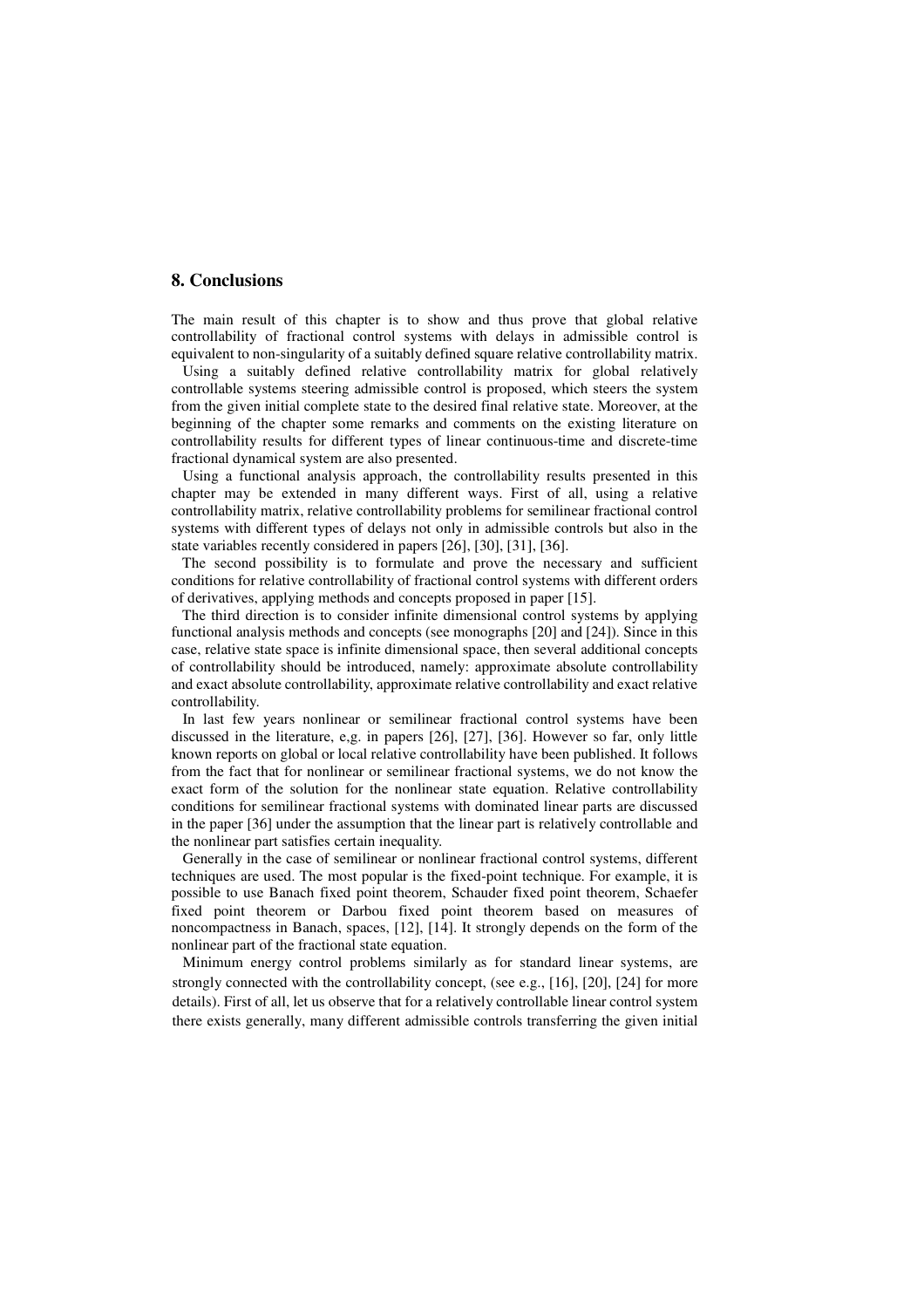state complete state to the desired final relative state. Therefore, we may ask which of these possible admissible controls are the optimal one according to given a priori criterion.

 For quadratic criterion and relatively controllable linear fractional systems (1), (21) or (31) the solution to this problem can be found using a relative controllability matrix. Moreover, the minimum energy value may be computed in rather simple form. However it should be mentioned, that this method requires many additional restrictive assumptions [20] for example, that state variables and admissible controls are unbounded in the whole time interval.

**Acknowledgments.** The research was founded by Polish National Research Centre under grant "The use of fractional order controllers in congestion control mechanism of Internet", grant number UMO-2017/27/B/ST6/00145.

#### **References**

- 1. Bagley, R. L., Calico, R. A.: Fractional order state equations for the control of viscoelastically damped structure, Journal of Guidance, Control and Dynamics, 14(2), 304-311, (1991)
- 2. Balachandran, K., Zhou, Y., Kokila J.: Relative controllability of fractional dynamical systems with distributed delays in control, Computers and Mathematics with Applications, 64(10), 3201-3209, (2012)
- 3. Balachandran, K., Kokila, J.: On the controllability of fractional dynamical systems, International Journal of Applied Mathematics and Computers Science, (AMCS), 22(3), 523-531, (2012)
- 4. Balachandran, K., Govindaraj, V., Rdriguez-Germa L., Trujillo J.J.: Controllability results for nonlinear fractional order dynamical systems, Journal of Optimization Theory and Applications (JOTA), 156(1), 33-44, (2013)
- 5. Balachandran, K., Govindaraj, V., Rdriguez-Germa L., Trujillo J.J.: Controllability of nonlinear higher order fractional dynamical systems, Nonlinear Dynamics, 71(4), 605-612, (2013)
- 6. Billingsley, P.,: Probability and Measure, chapter 3 Integration, section 18 Product Measure and Fubini's Theorem, Wiley, New York, 231-240, (1995)
- 7. Busłowicz, M.: Controllability, reachability minimum energy control of fractional discrete-time linear systems with multiple delays in state, Bulletin of the Polish Academy of Sciences. Technical Sciences, 62(2), 233-239, (2014)
- 8. Cameron, R. H., Martin, W. T.,: An unsymmetric Fubini theorem, Bulletin of the American Mathematical Society, 47(2), 121-125, (1941)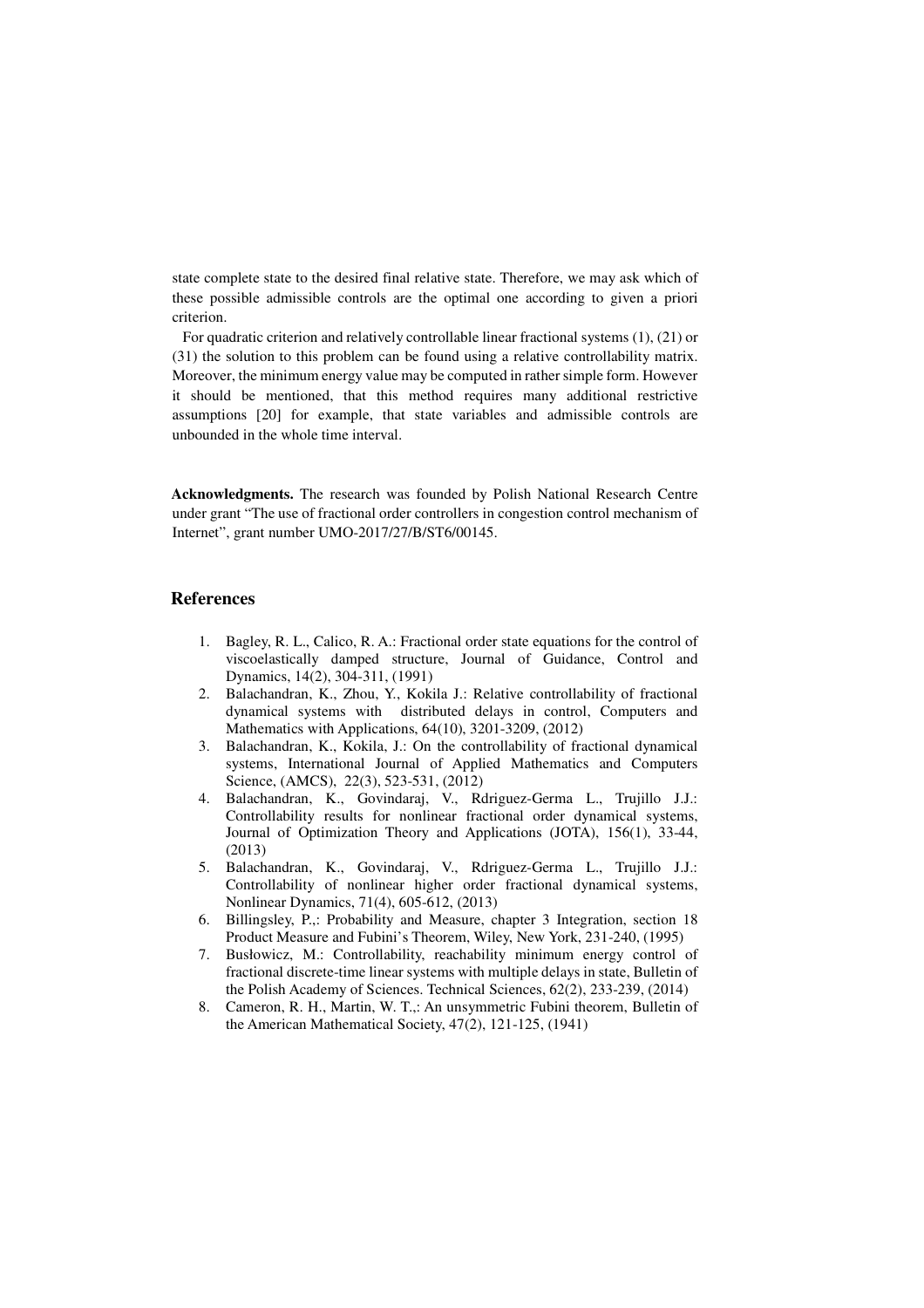- 9. Dunford, N., Schwartz T..J.: Linear Operators. Part 1. Chapter 8, Operators and Their Applications. Wiley, New York, (1988)
- 10. Górecki, H.: Analysis and Synthesis of Time Delay Systems, Wiley, New York, (1989
- 11. Kaczorek, T.: Rechability and controllability to zero of cone fractional linear systems, Archives of Control Sciences 17(3), 357-367 (2007)
- 12. Kaczorek, T.: Fractional positive continuous-time linear systems and their reachability". International Journal of Applied Mathematical Computation Science 18(2), 223-228 (2008)
- 13. Kaczorek, T.: Positive fractional 2D continuous-discrete time linear systems, Bulletin of the Polish Academy of Sciences, Technical Sciences, 59(4), 575- 579 (2011)
- 14. Kaczorek, T: Selected Problems of Fractional Systems Theory, Springer-Verlag, Berlin, (2012)
- 15. Kaczorek, T.: Positive linear systems with different fractional orders, Bulletin of the Polish Academy of Sciences, Technical Sciences, 58(3), 453-458, (2010)
- 16. Kaczorek, T., Rogowski, K.: Fractional Linear Systems and Electrical Circuits, Studies in Systems, Decision and Control, vol. 13, Springer, (2015)
- 17. Kexue, L., Jigen, P.: Laplace transform and fractional differential equations, Applied Mathematic Letters, 24(12), 2019-2023, (2011)
- 18. Kilbas, A.A., Srivastava, H.M., Trujillo, J.J.: Theory and Applications of Fractional Differential Equations, Elsevier, Amsterdam, (2006)
- 19. Klamka, J.: Relative controllability and minimum energy control of linear systems with distributed delays in control, IEEE Transactions on Automatic Control, 21(4), 594-595, (1976)
- 20. Klamka, J.: Controllability of Dynamical Systems, Kluwer Academic, Dordrecht, (1991)
- 21. Klamka, J.: Controllability of dynamical systems a survey, Archives of Control Sciences 2(3-4), 281-307 (1993)
- 22. Klamka, J.: Controllability and minimum energy control problem of fractional discrete-time systems, chapter in monograph "New Trends in Nanotechnology and Fractional Calculus", editors: D. Baleanu, Z.B. Guvenc and J.A Tenreiro Machado. Springer-Verlag. New York 503-509 (2010)
- 23. Klamka, J.: Controllability of dynamical systems. A survey, Bulletin of the Polish. Academy of Sciences,. Technical Sciences,. 61(2), 221-229 (2013)
- 24. Klamka, J.: Controllability and Minimum Energy Control, Studies in Systems, Decision and Control, vol. 162, pp. 1-175, Springer Verlag, (2018)
- 25. Klamka, J.: Controllability of dynamical systems a survey, Archives of Control Sciences, 2(3/4), .281-307, (1993)
- 26. Kumar, P., S., Balachandran, K., Annapoorani, N.: Relative controllability of nonlinear fractional Longevin systems with delays in control, Vietnam Journal of Mathematics, https://doi.org/10.1007/s10013-019-00356-4, (2019)